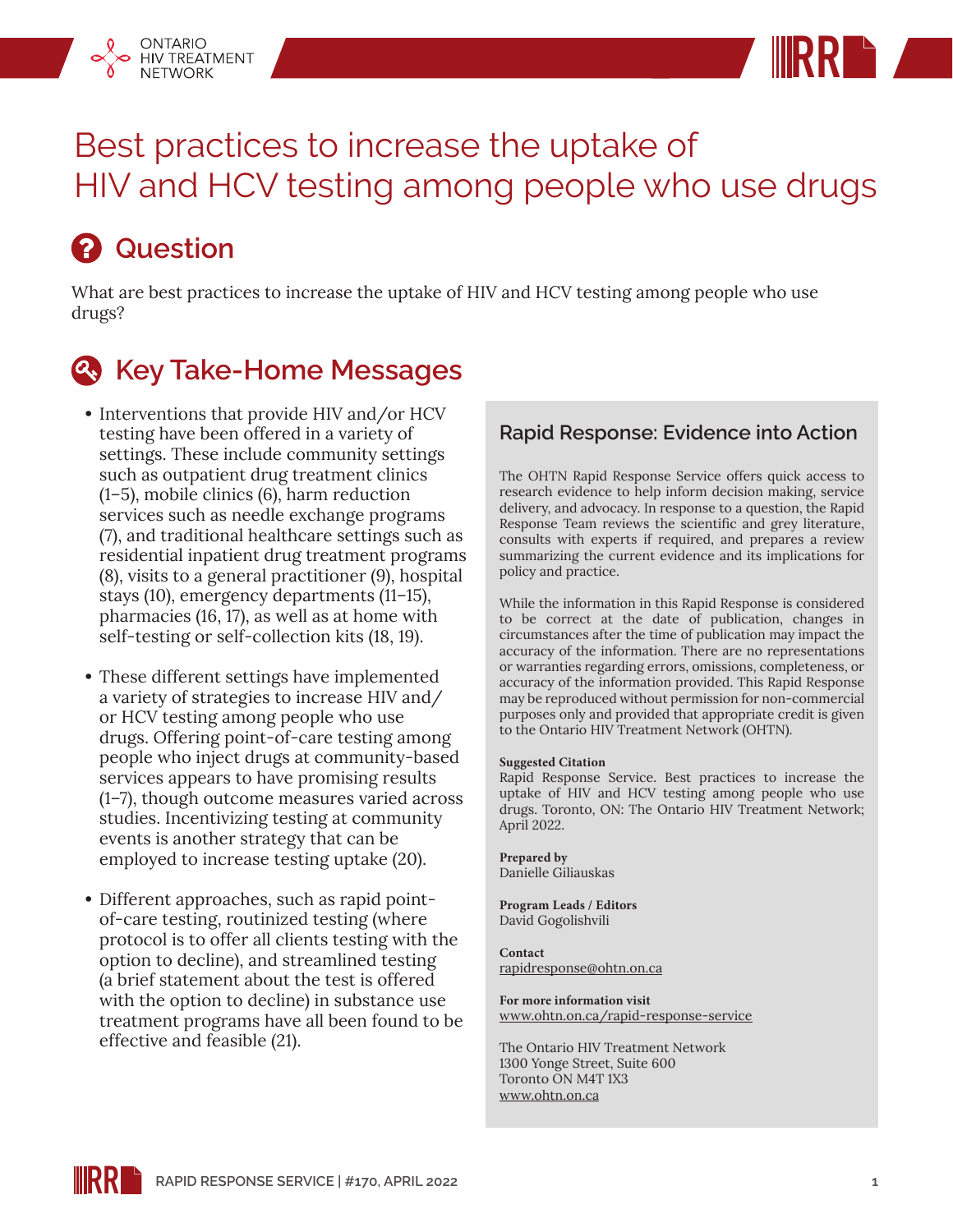- **•** Emergency departments (EDs) have been identified as a setting where missed opportunities for HIV and/or HCV screening occur (22–24). Numerous studies have demonstrated that ED screening programs can be successful in identifying HCV RNA positive individuals with a history of injecting drug use (11–15). Additionally, EDs can make significant contributions to the identification of new HIV cases during an outbreak among people who inject drugs (25).
- **•** Community-based, targeted outreach initiatives appear to be a successful way to engage people who use drugs in HIV and/or HCV testing; studies have found that street-based outreach to recruit people who use drugs for HIV testing had high uptake (26), peers are able to efficiently reach individuals with a history of injection drug use for HCV testing (27), community outreach models build rapport with potential clients to increase HCV testing and treatment literacy prior to engagement in the HCV care cascade (28), and people who inject drugs are able to successfully recruit network members for HCV testing and linkage to care (29).
- **•** Facilitating HIV and/or HCV point-of-care testing in pharmacies may be another way to increase screening uptake among people who use drugs (16, 17). One pharmacy offering medicationassisted therapy updated their intake form to include HCV and HIV screening as part of enrollment into the treatment program (30).
- **•** Some evidence illustrates that technology-based interventions (delivered via tablet or computer) may also be useful to increase HIV and/or HCV testing uptake when delivered on-site to clients of syringe exchange programs (31, 32). Integrating HCV-related content into a smartphone app for individuals with substance use disorder could increase uptake of HCV screening among those who reported injection drug use and/or shared injection equipment (33).
- **•** The literature also showed successful implementation of HIV and/or HCV testing strategies when facilitated by nurses (3, 4, 34) or when using electronic medical record (EMR) alerts and integration (10, 12, 25, 35, 36).

## **A** The Issue and Why it's Important

HIV and hepatitis C virus (HCV) are two bloodborne pathogens (37) of concern for people who use drugs (38, 39). Both viruses can be transmitted when the blood of an infected person comes into contact with the blood of an uninfected person—for example, when equipment used to prepare and inject drugs is shared (38–40). A systematic review published in 2021 examined programs and services in Canada that address the prevention and management of infectious

### **References**

- 1. Frimpong JA, Shiu-Yee K, Tross S, D'Aunno T, Perlman DC, Strauss SM, et al. Bundling rapid human immunodeficiency virus and hepatitis C virus testing to increase receipt of test results: A randomized trial. Medical Care. 2020;58(5):445–52.
- 2. Rowan SE, Kamis KF, Beum R, Bryan K, Gawenus L, Colon Sanchez D, et al. Viral hepatitis and human immunodeficiency virus testing and linkage to care for individuals enrolled in an opioid treatment program. Journal of Infectious Diseases. 2020;222(Suppl 5):S384–S91.
- 3. O'Sullivan M, Jones AM, Gage H, Jordan J, MacPepple E, Williams H, et al. ITTREAT (Integrated Community Test-Stage-TREAT) Hepatitis C service for people who use drugs: Real-world outcomes. Liver International. 2020;40(5):1021–31.
- 4. Harrison GI, Murray K, Gore R, Lee P, Sreedharan A, Richardson P, et al. The Hepatitis C awareness through to treatment (HepCATT) study: Improving the cascade of care for hepatitis C virusinfected people who inject drugs in England. Addiction. 2019;114(6):1113–22.
- 5. Harney BL, Brereton R, Whitton B, Pietrzak D, Paige E, Roberts SK, et al. Hepatitis C treatment in a co-located mental health and alcohol and drug service using a nurse-led model of care. Journal of Viral Hepatitis. 2021;28(5):771–8.

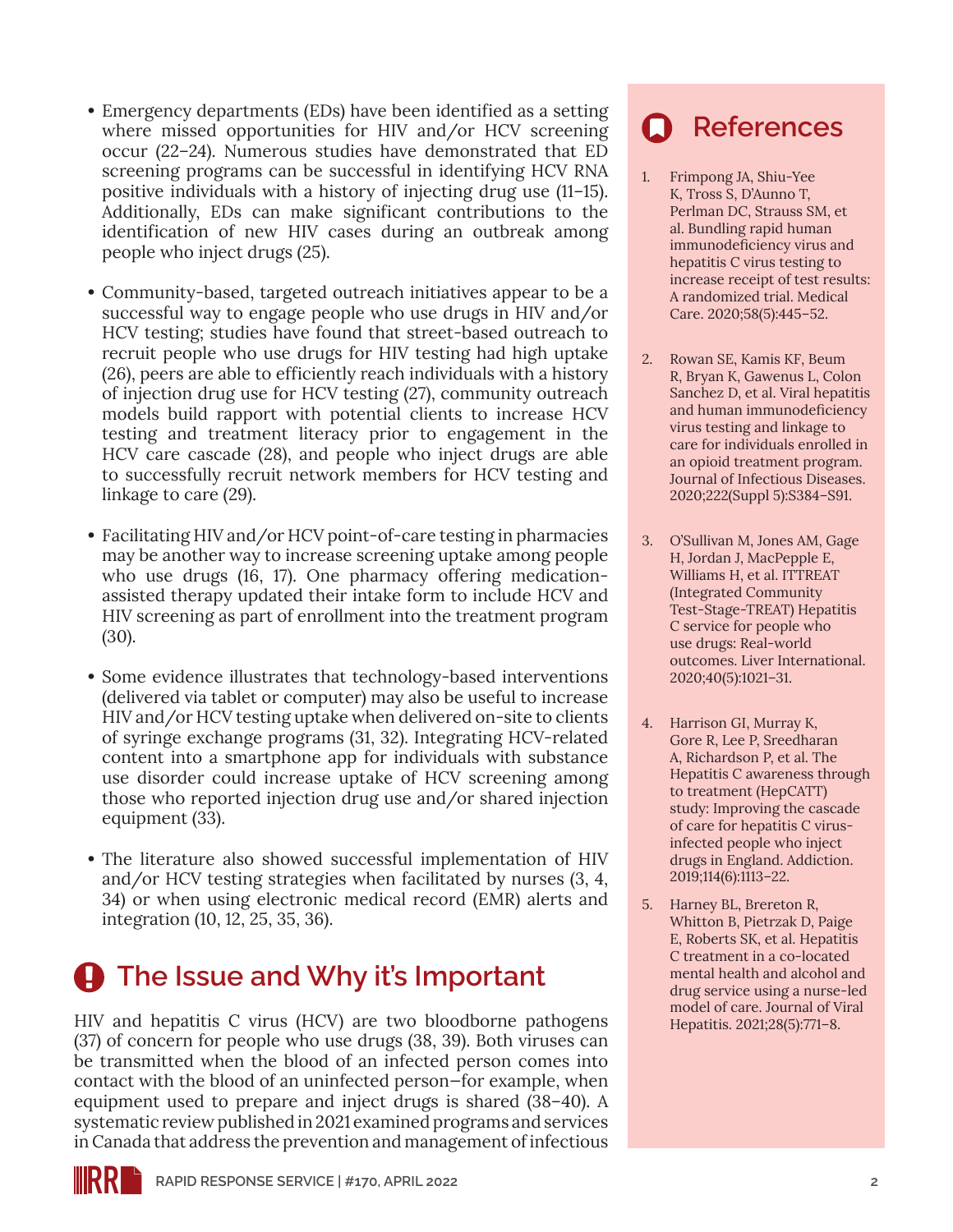disease in people who inject drugs and found that discussion of HCV and/or HIV infection far outweighed discussion of other diseases related to injection drug use (41). Sharing equipment for smoking or snorting drugs is also a risk factor for HCV transmission, as microscopic amounts of blood from nosebleeds or cracked lips can be found on crackpipes and cocaine straws (39).

Consequently, injection drug use contributes to the increased burden of disease of HIV and HCV through needle and syringe sharing (42, 43). The World Health Organization (WHO) reports that 10% of new HIV infections and an estimated 23–39% of new HCV infections globally are among people who inject drugs (44). Accordingly, a global systematic review from 2011 found that the prevalence of HCV antibodies among people who use drugs is higher than the prevalence of HIV (45). Data from the Tracks survey (formerly I-Track), a survey among people who inject drugs in Canada, supports this finding: between 2017 and 2019, 10.3% of participants were living with HIV and 64.2% tested positive for HCV antibodies (46). Also, liver disease due to HCV is a prominent problem among homeless people who use alcohol and inject drugs, according to a 2021 meta-analysis (47).

The number of people who inject drugs appears to be increasing: between 2011 and 2016, the number of people who inject drugs in Canada increased from 0.55% (n=130,000) to 0.70% (n=171,900) (42). Additionally, of the 2,242 new HIV infections in Canada in 2018, it is estimated that 13.9% (n=312) can be attributed to injection drug use, up from 12.4% in 2016 (48). In the U.S., one study examined national estimates of acute HCV infection and injection drug use from 2004–2014 and found concurrent increases: the annual incidence rate of acute HCV increased 133% (from 0.3 to 0.7 cases/100,000 population), while admissions to substance use disorder treatment facilities attributed to any injection drug use increased by 76% (from 12.7 to 22.3/100 admissions) (49). However, it should be noted that in a recent study among a cohort of people living with HIV in Ontario, HCV testing did increase from 14.3% in 2000 to 57.7% in 2015 among those reporting recent injecting drug use risk factors (50). Other studies have found that those receiving treatment for opioid use disorder have greater odds of being screened for HCV (51).

While both HIV and HCV can be transmitted by sharing drug injection equipment, each virus impacts the body in different way. HIV targets the body's immune system, and if left untreated, causes AIDS (52). While there is no cure for HIV, by adhering to a regimen of antiretroviral medication, people living with HIV are able to control the virus and thus remain healthy (53). It is important to note that individuals living with HIV who achieve and maintain an undetectable viral load (i.e. viral suppression) effectively cannot transmit the virus sexually (54); it is very likely that an undetectable viral load reduces the risk of HIV through injection drug use as well, but it is unclear by how much (53).

- 6. Rosecrans A, Harris R, Saxton RE, Cotterell M, Zoltick M, Willman C, et al. Mobile lowthreshold buprenorphine integrated with infectious disease services. Journal of Substance Abuse Treatment. 2022;133:108553.
- 7. Bartholomew TS, Tookes HE, Serota DP, Behrends CN, Forrest DW, Feaster DJ. Impact of routine opt-out HIV/HCV screening on testing uptake at a syringe services program: An interrupted time series analysis. International Journal of Drug Policy. 2020;84:102875.
- 8. Burton MJ, Voluse AC, Anthony V. Integrating comprehensive hepatitis C virus care within a residential substance use disorder treatment program. Journal of Substance Abuse Treatment. 2019;98:9–14.
- 9. Butler K, Day C, Sutherland R, van Buskirk J, Breen C, Burns L, et al. Hepatitis C testing in general practice settings: A cross-sectional study of people who inject drugs in Australia. International Journal of Drug Policy. 2017;47:102–6.
- 10. Marks LR, Reno H, Liang SY, Schwarz ES, Liss DB, Jiang L, et al. Value of packaged testing for sexually transmitted infections for persons who inject drugs hospitalized with serious injectionrelated infections. Open Forum Infectious Diseases. 2021;8(11):ofab489.

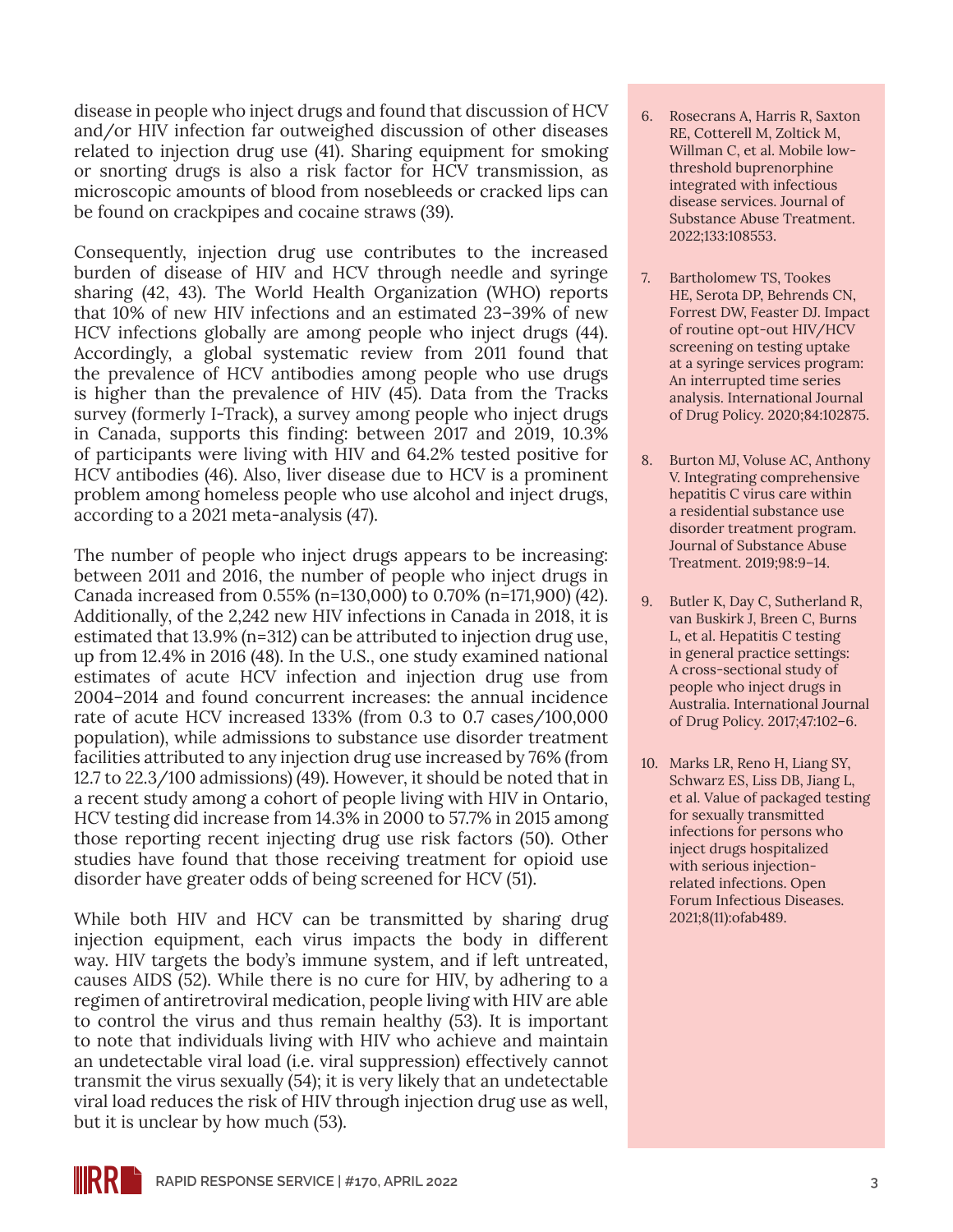Some individuals who contract HCV spontaneously clear the virus (55, 56); one meta-analysis among people who inject drugs estimated that nearly 25% of individuals reported spontaneous viral clearance (56). With chronic HCV, i.e. when the virus does not spontaneously clear within the usual 6–12 months (55), the virus targets the liver: inflammation destroys healthy liver cells which are replaced with scar tissue in a process called fibrosis (57). If left untreated, this can lead to extensive liver injury or scarring called cirrhosis, which can cause liver failure or liver cancer (58). HCV can be cured in most people though a regimen of direct-acting antivirals (DAAs), which prevent further liver injury (59). The previously available therapy for HCV was interferon-based; it was poorly tolerated, had the potential for multiple side effects, required injections over 24–48 weeks, and was associated with a lower likelihood of cure (60, 61). The regimen for DAA treatment is simpler: DAAs are taken orally once a day for 8–12 weeks, have fewer side effects, and have a >95% cure rate (61). Additionally, some research has found that HCV knowledge among patients maybe be changing in the DAA era: a study from British Columbia reported that a cohort of individuals successfully treated with DAAs, where 84.1% (n=191) reported current or past injection drug use, had a high knowledge and awareness of HCV reinfection (62). Nonetheless, uptake of DAAs varies: a 2021 systematic review estimated that among people with chronic HCV who inject drugs, uptake of DAAs was 40% in Canada, 37% in Australia, and 13% in the U.S. (63). However, HCV reinfection is still possible even after the virus has cleared; additionally, there is no vaccine to prevent HCV infection (57).

When an individual contracts either HIV or HCV, their progress through stages of medical care can be tracked on a continuum of care (64, 65), where fulfillment of each stage results in optimal health outcomes (65). Though HIV and HCV require different treatment plans, the first stage in the continuum of care for each virus is infection, followed by diagnosis (64, 66), a necessary step in the pathway to treatment (67). The Centers for Disease Control and Prevention (CDC) recommend that people who inject drugs test for HIV at least once a year (68); for HCV, "[r]outine periodic testing for persons with ongoing risk factors", which includes those who inject drugs and share drug equipment, is recommended (69). Similarly, the Public Health Agency of Canada (PHAC) recommends that "[i] ndividuals involved in high risk practices should be screened for HIV at least annually", where those who share drug use equipment are classified as higher risk (70). For HCV screening, Public Health Ontario (PHO) recommends that public health units should make special efforts to facilitate HCV testing among people who inject drugs or use drug inhalation equipment, and should encourage annual testing for HCV as a part of counselling and support to reduce risk behaviours (71).

A 2018 modelling study determined the testing frequencies necessary for people who inject drugs to achieve the WHO's HCV elimination target, which is a 90% reduction in incidence and 80% treated by

- 11. Daniel Moore J, Galbraith J, Humphries R, Havens JR. Prevalence of hepatitis C virus infection identified from nontargeted screening among adult visitors in an academic Appalachian regional emergency department. Open Forum Infectious Diseases. 2021;8(8):ofab374.
- 12. White DA, Anderson ES, Pfeil SK, Trivedi TK, Alter HJ. Results of a rapid hepatitis C virus screening and diagnostic testing program in an urban emergency department. Annals of Emergency Medicine. 2016;67(1):119–28.
- 13. Anderson ES, Pfeil SK, Deering LJ, Todorovic T, Lippert S, White DA. High-impact hepatitis C virus testing for injection drug users in an urban ED. American Journal of Emergency Medicine. 2016;34(6):1108–11.
- 14. Ragan K, Pandya A, Holotnak T, Koger K, Collins N, Swain MG. Hepatitis C virus screening of high-risk patients in a Canadian emergency department. Canadian Journal of Gastroenterology & Hepatology. 2020;2020:5258289.
- 15. Hutton J, Doyle J, Zordan R, Weiland T, Cocco A, Howell J, et al. Point-of-care hepatitis C virus testing and linkage to treatment in an Australian inner-city emergency department. International Journal of Drug Policy. 2019;72:84–90.
- 16. Duong M, Delcher C, Freeman PR, Young AM, Cooper HLF. Attitudes toward pharmacybased HCV/HIV testing among people who use drugs in rural Kentucky. Journal of Rural Health. 2022;38(1):93–9.

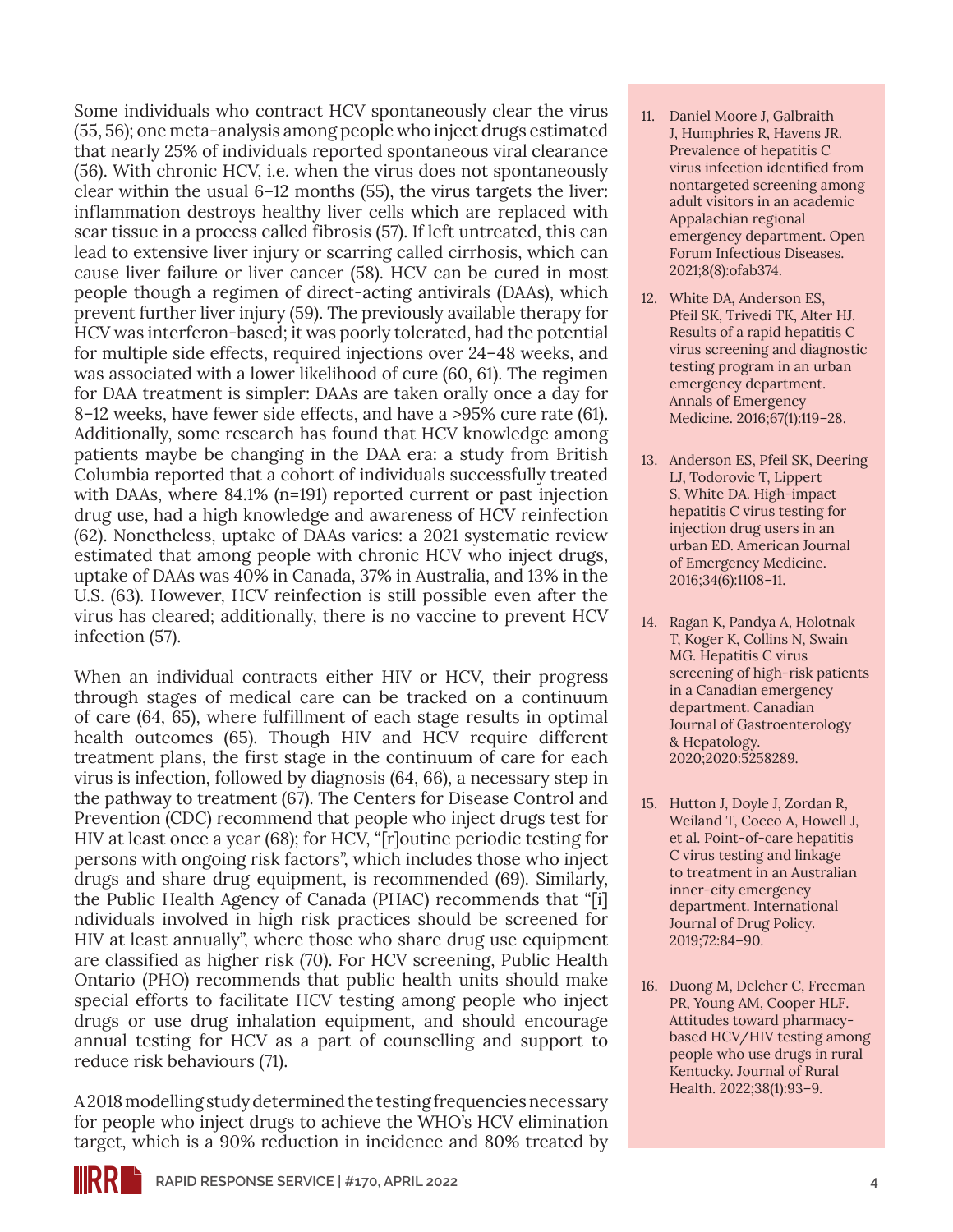2030 (67, 72). The modelling study describes high-prevalence as a scenario where 75% of people who inject drugs had HCV antibodies (67); this number is similar to estimates from a 2011 systematic review which suggested 64.0% of people who inject drugs in Canada and 73.4% of people who inject drugs in the U.S. have HCV antibodies (45). This modelling study found that testing people who inject drugs for HCV as frequently as once every three months would still not achieve the reduction target set by the WHO (67). Conversely, a modelling study from 2021 based on data from New Hampshire (a U.S. state with a large number of people who inject drugs and limited HCV treatment infrastructure) examined six potential policy scenarios through 2045 and found that scenarios that improved both testing (at least once a year) and treatment may achieve the targets set by WHO (73). There is also some real-world evidence that the WHO's HCV reduction targets are achievable, as demonstrated by an intensive testing and treatment scale-up initiative among people who use drugs in Tayside, a region in East Scotland (74, 75).

In Canada, blood samples are tested for HIV using fourth-generation screening tests to detect the presence of HIV antibodies and the HIV p24 antigen (76). A reactive or positive result means the individual is living with HIV; confirmatory testing is then carried out to ensure correct diagnosis (76). The PHO website states that the turnaround time for non-reactive tests is three days, and for reactive tests, six days (77). Rapid HIV tests kits are also licensed for use in Canada (78, 79), and are used at point-of-care or for selftesting, where blood from a finger prick provides results in minutes (76). However, rapid tests only detect HIV antibodies, and results are considered preliminary; confirmation via standard testing is needed (76). Nonetheless, rapid HIV tests have been described as necessary and valuable in settings where individuals are likely to follow-up but not otherwise being tested due to phlebotomy- and stigma-related barriers (such as in drop-in harm reduction services) (80). One study found that rapid testing for HIV and HCV, compared to laboratorybased testing, was associated with higher receipt of results in drug detoxification centres (81).

A systematic review from 2018, which solely included studies from high-income settings, deemed annual HIV screening of high-risk groups (including injection drug users) as cost-effective, noting that evidence regarding the benefits of using rapid HIV tests was emerging (82). Another systematic review (2016) examined the costeffectiveness of testing people for HIV who inject drugs at 3- and 6-month intervals in the U.S. and concluded that testing people who inject drugs using fourth-generation screening every six months, compared to annually, was moderately cost-effective over 12 months, whereas testing with rapid point-of-care tests was not cost-effective (83).

To confirm a current HCV infection, two blood tests—a screening test and a confirmatory test—are usually required (84). The screening test (i.e. antibody test) determines if an individual has ever been exposed

- 17. Dong BJ, Lopez M, Cocohoba J. Pharmacists performing hepatitis C antibody point-ofcare screening in a community pharmacy: A pilot project. Journal of the American Pharmacists Association. 2017;57(4):510–5.e2.
- 18. Ballard AM, Haardoerfer R, Prood N, Mbagwu C, Cooper HLF, Young AM. Willingness to participate in at-home HIV testing among young adults who use opioids in rural Appalachia. AIDS & Behavior. 2021;25(3):699–708.
- 19. Guise A, Witzel TC, Mandal S, Sabin C, Rhodes T, Nardone A, et al. A qualitative assessment of the acceptability of hepatitis C remote self-testing and self-sampling amongst people who use drugs in London, UK. BMC Infectious Diseases. 2018;18(1):281.
- 20. Chan K, Elsum I, Gold J, Layton C, Accadia L, Bryant M, et al. Increasing hepatitis C testing and linkage to care: Results of a testing campaign with incentives at primary care clinics in Melbourne, Australia. Journal of Viral Hepatitis. 2021;28(3):569–72.
- 21. Simeone CA, Seal SM, Savage C. Implementing HIV testing in substance use treatment programs: A systematic review. Journal of the Association of Nurses in AIDS Care. 2017;28(2):199–215.
- 22. Bull-Otterson L, Huang YA, Zhu W, King H, Edlin BR, Hoover KW. Human immunodeficiency virus and hepatitis C virus infection testing among commercially insured persons who inject drugs, United States, 2010- 2017. Journal of Infectious Diseases. 2020;222(6):940–7.

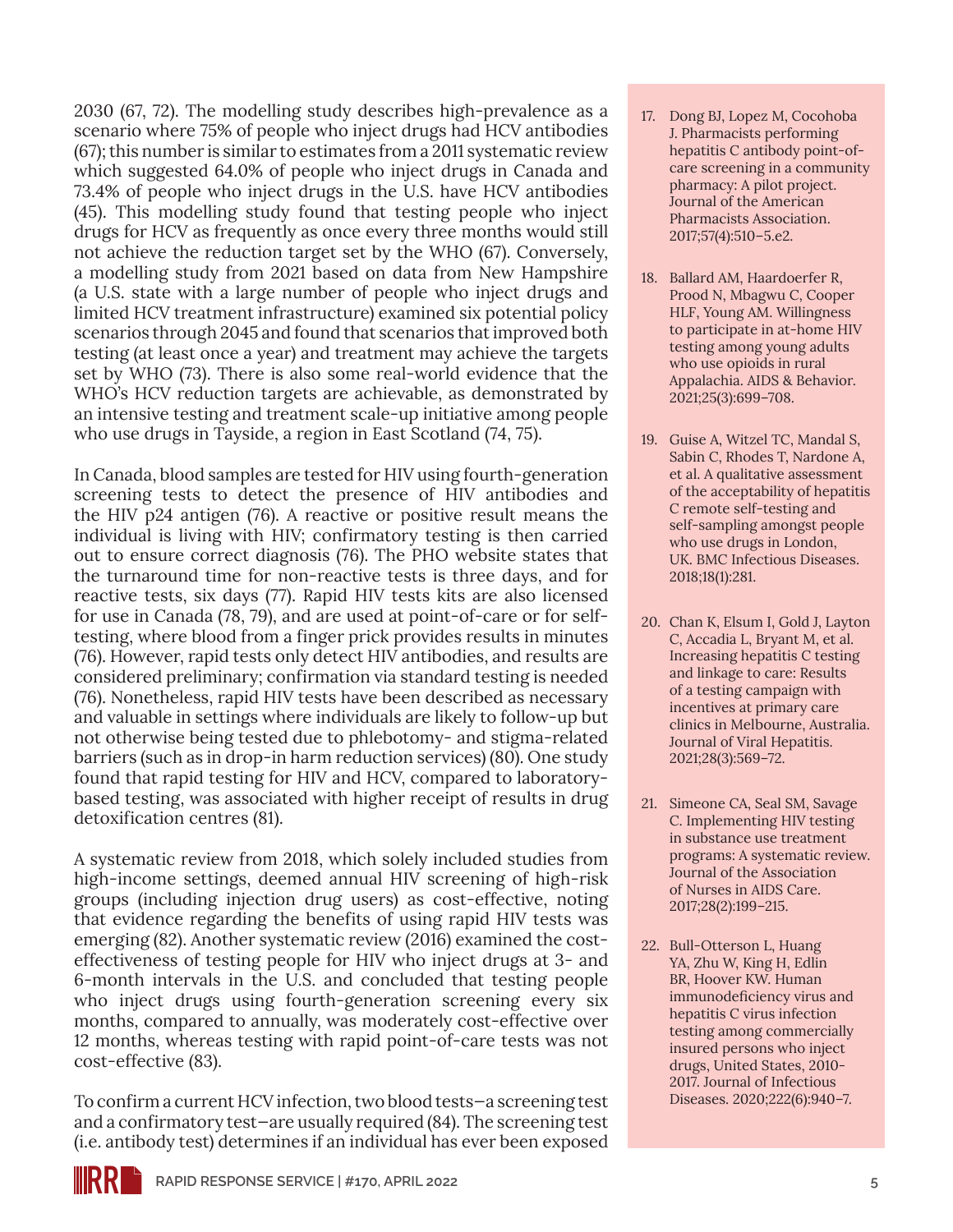to HCV; a non-reactive or negative result indicates the individual does not have HCV antibodies and therefore has never been infected, while a reactive or positive result indicates that the individual has HCV antibodies and therefore has been infected at some point in their life (84). A reactive test result requires confirmatory testing, which is either a ribonucleic acid test (HCV-RNA test), also known as a nucleic acid amplification test (85), to detect the presence of HCV genetic material, or a core antigen test (HCV-cAg) which detects the presence of HCV proteins (84). Of note, core antigen tests are not available in all provinces across Canada (86). Compared to the HCV-RNA test, the HCV-cAg test is low-cost, timesaving, and easier to operate (87). Standard testing typically requires provision of one blood sample for the screening test, and if the result is positive, a second blood sample for confirmatory test; this necessitates two or three visits to a healthcare provider (84). Reflex testing—where screening and confirmatory testing are completed with the same blood sample—has been found to improve diagnostic outcomes among people who inject drugs (88), as it reduces the risk of being lost to follow-up (84, 88). HCV screening can also be done as a rapid test, where a finger prick is done on-site and results are available in 20–40 minutes, though further confirmatory testing is required (84). Additionally, one study found that some people who inject drugs find point-of-care rapid testing to be a stressful experience, but that education was protective against this (89). Conversely, other studies have noted that testing via venepuncture is a barrier to people who inject drugs as they have poor venous access, and fingerprick testing is preferred (90–92). A 2022 meta-analysis examining interventions to improve HCV antibody testing and HCV-RNA testing (among all population groups, not specific to people who inject drugs) found that "[i]nterventions that simplified HCV testing, including dried blood spot testing, point-of-care antibody testing, reflex RNA testing, and opt-out screening, significantly improved testing outcomes" (90).

There has been considerable discussion surrounding the costeffectiveness of HCV screening: two systematic reviews found that HCV screening plus DAA treatment was generally cost-effective (93, 94). Additionally, a 2016 systematic review of economic evaluations found that screening people who use drugs would be cost-effective if the amount of GBP 30,000 per quality-adjustedlife-year was considered "good value for money" (95). Recent studies (not included in the two aforementioned systematic reviews) reflect these findings. A study in the U.S. found that for people who inject drugs, HCV screening may be a cost-effective intervention (96); another study in the UK described screening for HCV at needle exchange services as a "highly cost-effective strategy for reaching undiagnosed HCV patients" (97). Finally, a Canadian study from 2021 found that implementing HCV point-of-care screening in Canada for people who inject drugs was likely cost-saving (98), while a 2020 study from the UK suggested that introducing HCV nurse facilitators in drug treatments centres was cost-effective (99).

- 23. Furukawa NW, Blau EF, Reau Z, Carlson D, Raney ZD, Johnson TK, et al. Missed opportunities for human immunodeficiency virus (HIV) testing during injection drug use-related healthcare encounters among a cohort of persons who inject drugs with HIV diagnosed during an outbreak—Cincinnati/ Northern Kentucky, 2017– 2018. Clinical Infectious Diseases. 2021;72(11):1961–7.
- 24. Kimmel SD, Anderson ES, Larochelle MR. HIV testing among people with and without substance use disorder in emergency departments: A nationwide cohort study. American Journal of Emergency Medicine. 2021;48:269–72.
- 25. Faryar KA, Ancona RM, Reau Z, Lyss SB, Braun RS, Rademaker T, et al. HIV detection by an emergency department HIV screening program during a regional outbreak among people who inject drugs. PLoS One. 2021;16(5):e0251756.
- 26. Lazarus L, Patel S, Shaw A, Leblanc S, Lalonde C, Hladio M, et al. Uptake of community-based peer administered HIV point-ofcare testing: Findings from the PROUD Study. PLoS One. 2016;11(12):e0166942.
- 27. Broad J, Mason K, Guyton M, Lettner B, Matelski J, Powis J. Peer outreach point-ofcare testing as a bridge to hepatitis C care for people who inject drugs in Toronto, Canada. International Journal of Drug Policy. 2020;80:102755.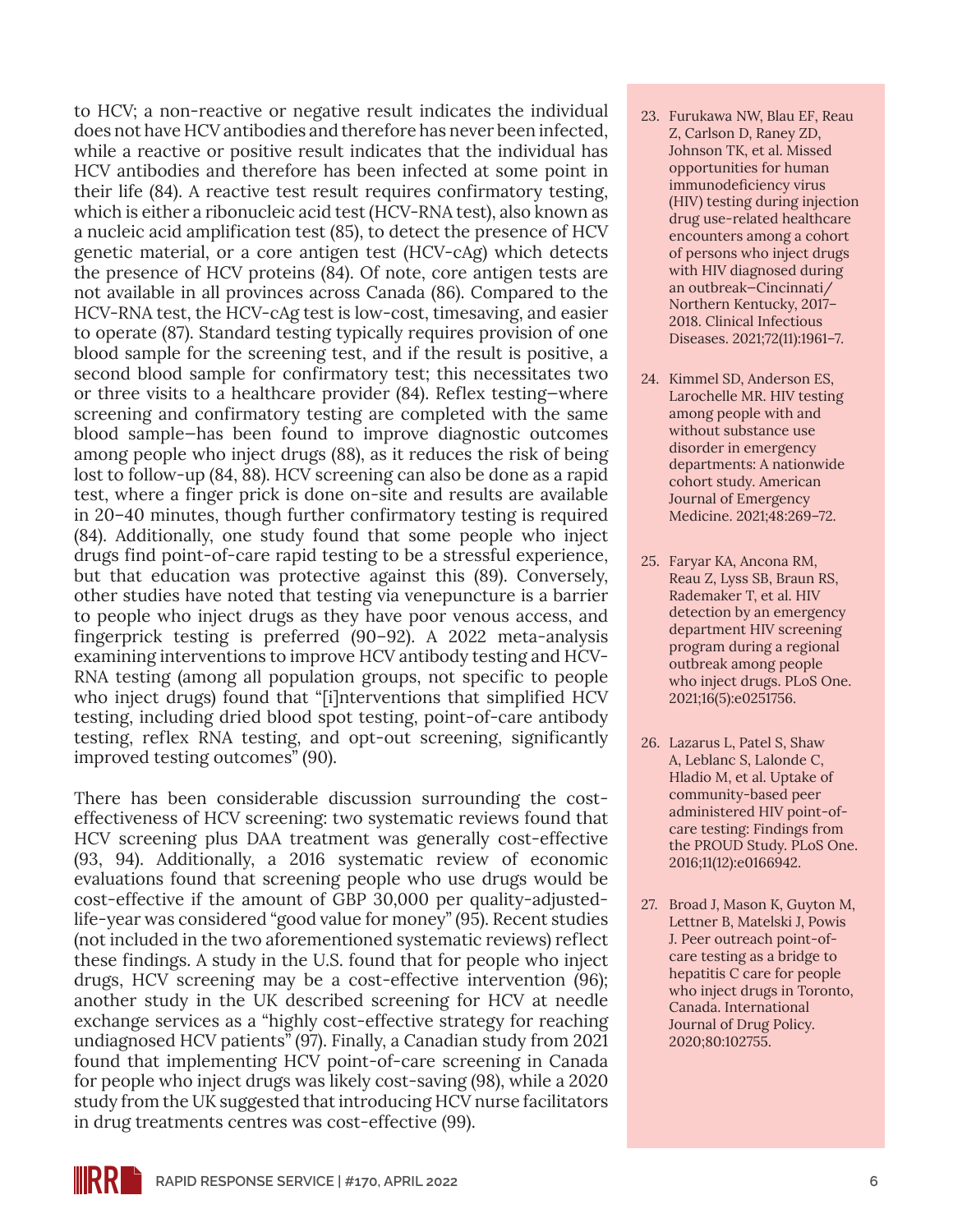Factors associated with HIV and/or HCV testing have also been explored in the literature. A meta-analysis from 2020 by Bayani *et al.* across 16 studies (with the majority of participants being from North America) examined factors associated with HIV testing among people who inject drugs, and found that having tested for HIV in the past 12 months was associated with having: visited a primary care professional, more than six years of education, a history of imprisonment, and access to needle and syringe programs (100). Similarly, a second meta-analysis investigated factors that contribute to uptake of HCV testing among people who inject drugs (101). Similar to Bayani *et al.*, Karimi *et al.* included 16 studies with the majority of participants being from North America (101). Having tested for HCV in the past 12 months was associated with being greater than 30 years, female, having attempted HCV treatment in the past, and reporting previous HCV testing (101).

In sum, there are several considerations when examining strategies to increase HIV and/or HCV testing among people who use drugs, including the test setting, frequency of testing, type of test (rapid or standard), factors associated with testing, and cost-effectiveness. This review explores best practices to increase the uptake of HIV and/or HCV testing among people who use drugs in high-income settings.

### **M** What We Found

The literature examining HIV and/or HCV screening among people who use drugs is vast, with the majority of studies focusing on HCV. Because of this abundance of literature, only studies from Canada, the U.S., Australia, and the UK are discussed. However, systematic reviews and meta-analyses that include studies outside of these countries are mentioned as well.

A systematic review from 2017 by Bajis *et al.* examined the stages of the HCV care cascade among people who inject drugs in highincome settings, with all studies conducted in the interferon treatment era (102). Fourteen studies with comparator groups were included, all published between 2006–2017; interventions to enhance HCV testing included on-site testing with pre-test counselling and education and dried blood spot testing (102). Authors also discussed other strategies among 27 non-comparator studies to enhance HCV testing among people who inject drugs such as peer-delivered outreach, HCV testing and counselling, prison-based outreach testing and counselling, patient referral contact tracing programme with monetary incentive for testing, rapid HCV antibody testing at community pop-up/mobile clinics or low threshold settings, and integrated on-site testing, counselling, and education (102).

Similarly, a 2021 systematic review examined health programs and services in Canada and found three studies that addressed HIV or HCV testing (41). Of these, two were published in the past five years

- 28. Coupland H, White B, Bates A, Park JN, Iversen J, Maher L. Engaging people who inject drugs in hepatitis C virus testing and prevention through community-based outreach, in Sydney, Australia. Drug & Alcohol Review. 2019;38(2):177–84.
- 29. Falade-Nwulia O, Ward KM, McCormick S, Mehta SH, Pitts SR, Katz S, et al. Networkbased recruitment of people who inject drugs for hepatitis C testing and linkage to care. Journal of Viral Hepatitis. 2020;27(7):663–70.
- 30. Llayton CK, Harlow CP, Burris JN, Rhodes J. Implementation of hepatitis C screening within a pharmacist-managed medication-assisted therapy opioid use disorder protocol program. Journal of the American Pharmacists Association. 2020;60(6):e307– e11.
- 31. Aronson ID, Bennett A, Marsch LA, Bania TC. Mobile technology to increase HIV/ HCV testing and overdose prevention/response among people who inject drugs. Frontiers in Public Health. 2017;5:217.
- 32. Hochstatter KR, Hull SJ, Sethi AK, Burns ME, Mundt MP, Westergaard RP. Promoting safe injection practices, substance use reduction, hepatitis C testing, and overdose prevention among syringe service program clients using a computertailored intervention: Pilot randomized controlled trial. Journal of Medical Internet Research. 2020;22(9):e19703.

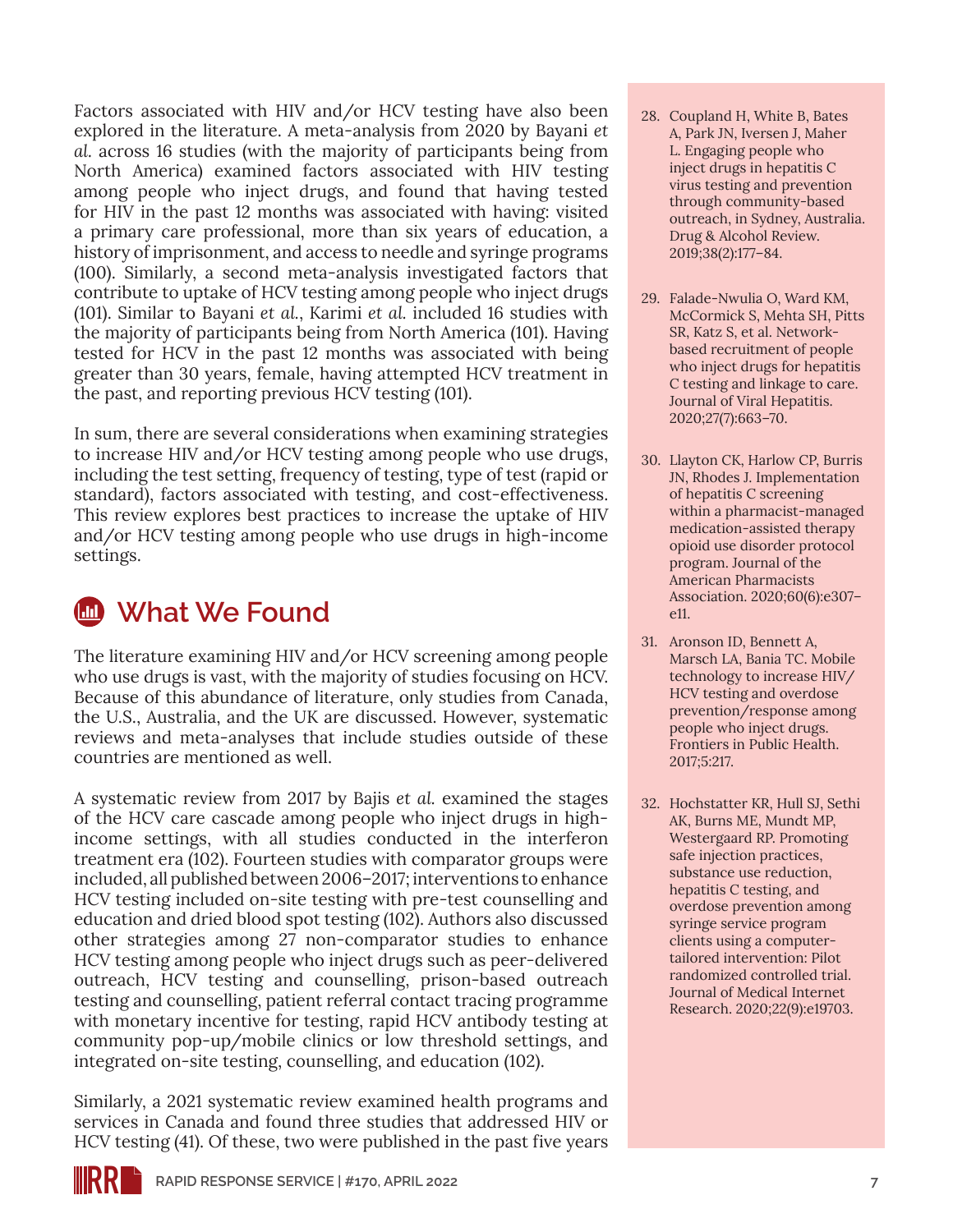(26, 103): one study from Ottawa describes peer-administered pointof-care testing for HIV (26), and a study from Vancouver describes a "seek and treat" initiative which used a combination of several elements (103). Both of these studies are described in more detail later in this review. The current Rapid Response found that all of the above listed strategies, to different extents, continue to be used to increase testing uptake among people who use drugs.

It should be noted that the overwhelming majority of studies examined HIV and/or HCV screening in urban settings; this is reflective of a systematic review from 2018 in the U.S. which found that HIV and/or HCV testing and related services for people who inject drugs in rural areas was limited (104). However, the rural studies we did identify were primarily conducted the geographic area of Appalachia in the U.S., where there is currently an injection opioid epidemic (36). One study found that in this particular area, eliminating stigmatization of drug use in addition to offering HIV testing at multiple venues would be beneficial, and that drug treatment programs were an important venue for accessing testing (105).

A recently published study states that "[a] growing body of data supports delivery of HIV screening and prevention care where PWID [people who inject drugs] already spend time and access services, including non-clinical settings such as syringe service programs, mobile vans, street outreach, and pop-up harm reduction sites" (80). Additionally, a 2019 systematic review found that HCV testing approaches targeting groups at higher risk in a variety of settings (e.g. primary health care, hospitals, pharmacies, drug treatment services) yielded higher coverage rates (106).

This review describes HIV and HCV testing interventions in various community and clinical settings as discussed in the literature.

**Outpatient drug treatment centres, harm reduction centres (including needle exchange programs), and other community-based settings**

The effectiveness and feasibility of implementing HIV testing in substance use programs was evaluated in a 2017 systematic review by Simeone *et al.* (21). Authors included 17 studies which examined these different testing methods: rapid point-of-care testing, routinized testing (where protocol is to offer all clients testing with the option to decline), and streamlined testing (a brief statement about the test is offered with the option to decline) (21). Simeone *et al.* concluded that all three testing strategies (rapid, routine, and streamlined HIV testing) were supported by strong evidence, but noted the review was limited by heterogeneity of outcome measures and lack of rigorous methods (21).

The following studies were all published after the Simeone *et al.* systematic review, and thus provide more recent examples of

- 33. Hochstatter KR, Gustafson DH, Sr., Landucci G, Pe-Romashko K, Cody O, Maus A, et al. Effect of an mHealth intervention on hepatitis C testing uptake among people with opioid use disorder: Randomized controlled trial. JMIR MHealth and UHealth. 2021;9(2):e23080.
- 34. Hashim A, O'Sullivan M, Williams H, Verma S. Developing a community HCV service: Project ITTREAT (Integrated Community-based Test-Stage-TREAT) service for people who inject drugs. Primary Health Care Research & Development. 2018;19(2):110– 20.
- 35. Perkins M, Slevin A, Strand MA, Freisner D. Screening at a federally qualified health center in the Midwest for hepatitis C among people who inject drugs, 2019–2020. Preventing Chronic Disease. 2021;18:E69.
- 36. Burrell CN, Sharon MJ, Davis S, Feinberg J, Wojcik EM, Nist J, et al. Using the electronic medical record to increase testing for HIV and hepatitis C virus in an Appalachian emergency department. BMC Health Services Research. 2021;21(1):524.
- 37. BC Centre for Disease Control. Bloodborne diseases. 2022. Available from: [http://www.](http://www.bccdc.ca/health-info/disease-types/bloodborne-diseases) [bccdc.ca/health-info/](http://www.bccdc.ca/health-info/disease-types/bloodborne-diseases) [disease-types/bloodborne](http://www.bccdc.ca/health-info/disease-types/bloodborne-diseases)[diseases](http://www.bccdc.ca/health-info/disease-types/bloodborne-diseases) Accessed February 24, 2022.
- 38. CATIE. HIV basics. Available from: [https://www.catie.ca/](https://www.catie.ca/sites/default/files/2021-10/hiv-basics-en-2021.pdf) [sites/default/files/2021-10/](https://www.catie.ca/sites/default/files/2021-10/hiv-basics-en-2021.pdf) [hiv-basics-en-2021.pdf](https://www.catie.ca/sites/default/files/2021-10/hiv-basics-en-2021.pdf) Accessed February 24, 2022.

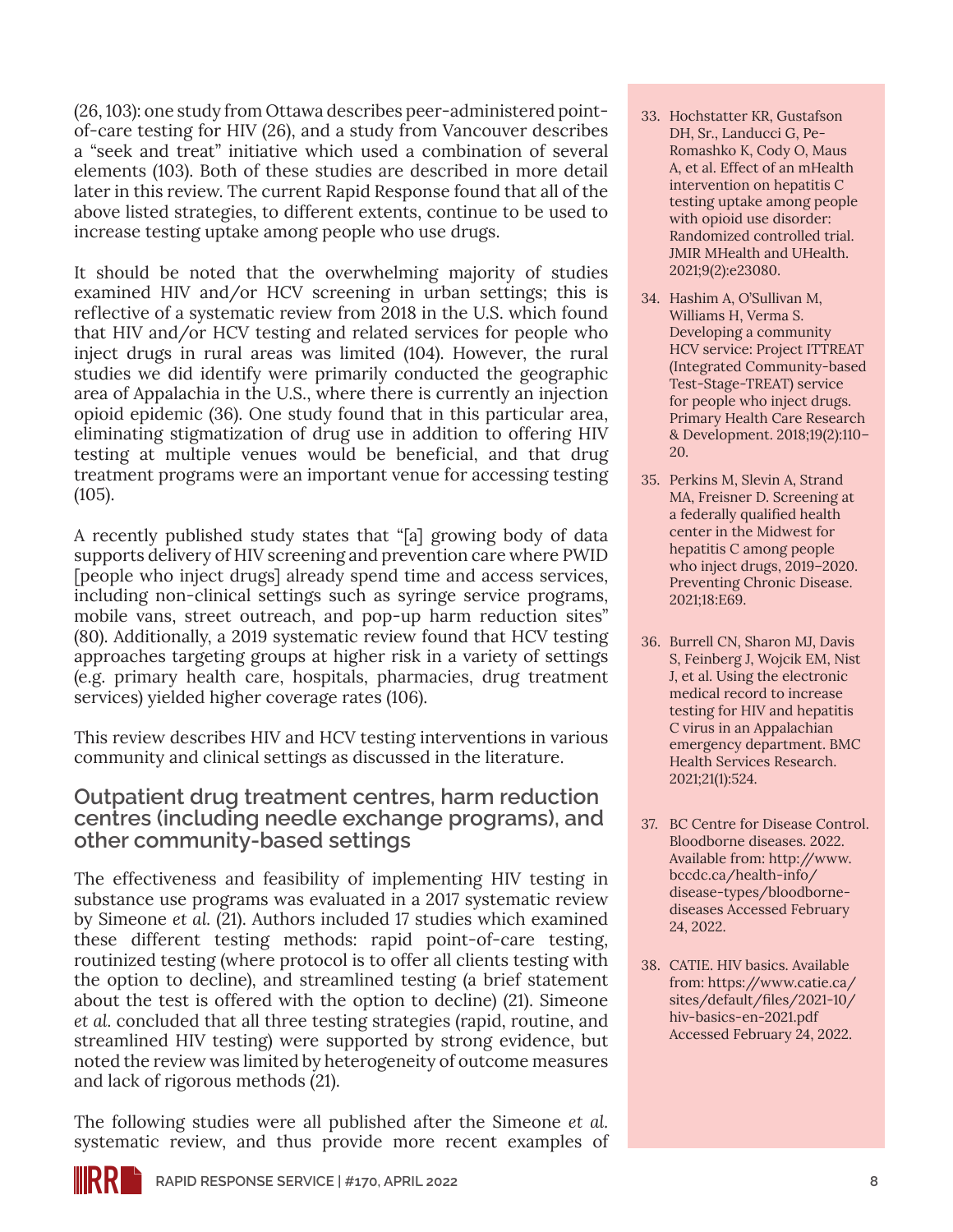screening strategies (for both HIV and HCV) that occur in outpatient drug treatment programs and other community-based settings. Similar to the Simeone *et al.* review, the outcome measures across studies examining testing varied considerably: one study assessed the uptake of confirmatory HCV RNA testing (107), others reported uptake of the screening service (3, 4), while one study specifically assessed whether or not the individual received their test results (1). However, it appears that, in general, pairing ("bundling") HIV and HCV testing together when an individual presents for care, typically at services frequented by people who inject drugs, is likely to have promising results (1).

Of note, some services not only offered HIV and HCV testing, but also offered linkage to care supports and treatment. While essential to HIV and HCV care, examining these subsequent stages of the care continuum for both HIV and HCV is beyond the scope of this review. We did identify one systematic review from 2019 that found HCV testing and DAA-based treatment services in community-based settings to be feasible, with the potential to deliver increased uptake of treatment (108). This finding has been corroborated elsewhere: a 2021 meta-analysis on HCV task-shifting and decentralization found that testing and treatment integrated at harm reduction sites increased linkage to care and HCV treatment (included studies were both interferon- and DAA-based) (109). This is of particular importance, as some research has shown that while HCV testing rates are high among people who inject drugs, treatment uptake may be low (110).

Below is a brief description of HIV and/or HCV screening programs occurring in community-based settings which include outpatient drug treatment clinics, mobile clinics, and harm reduction services.

- **•** A randomized control trial from 2020 in New York City assessed if bundling rapid HIV and HCV testing among individuals receiving treatment for substance use disorder increased receipt of test results (1). Individuals in the treatment arm (n=65) were offered rapid screening, while individuals in the control arm (n=69) received referrals for laboratory testing (either on-site or off-site) (1). Authors found that those who received bundled rapid testing were four times more likely to report having received their tests results compared to the control arm (1).
- **•** A prospective study assessed the effectiveness of a community-based opt-out HCV screening and linkageto-care program in Alabama, a state where Medicaid provision for HCV prevention among people who inject drugs is lacking (107). In year one, opt-out point-of-care HCV antibody testing was carried out by partnering organizations (shelters, health fairs, outreach events) using a screening questionnaire, where those who had never tested or were unaware of their status were offered a free
- 39. CATIE. How hepatitis C transmission happens. 2019. Available from: [https://www.](https://www.catie.ca/hepatitis-c-an-in-depth-guide/how-hepatitis-c-transmission-happens) [catie.ca/hepatitis-c-an-in](https://www.catie.ca/hepatitis-c-an-in-depth-guide/how-hepatitis-c-transmission-happens)[depth-guide/how-hepatitis](https://www.catie.ca/hepatitis-c-an-in-depth-guide/how-hepatitis-c-transmission-happens)[c-transmission-happens](https://www.catie.ca/hepatitis-c-an-in-depth-guide/how-hepatitis-c-transmission-happens) Accessed February 24, 2022.
- 40. Ball LJ, Puka K, Speechley M, Wong R, Hallam B, Wiener JC, et al. Sharing of injection drug preparation equipment is associated with HIV infection: A cross-sectional study. Journal of Acquired Immune Deficiency Syndromes. 2019;81(4):e99.
- 41. Bouzanis K, Joshi S, Lokker C, Pavalagantharajah S, Qiu Y, Sidhu H, et al. Health programmes and services addressing the prevention and management of infectious diseases in people who inject drugs in Canada: A systematic integrative review. BMJ Open. 2021;11(9):e047511.
- 42. Jacka B, Larney S, Degenhardt L, Janjua N, Høj S, Krajden M, et al. Prevalence of injecting drug use and coverage of interventions to prevent HIV and hepatitis C virus infection among people who inject drugs in Canada. American Journal of Public Health. 2020;110(1):45–50.
- 43. Degenhardt L, Whiteford HA, Ferrari AJ, Baxter AJ, Charlson FJ, Hall WD, et al. Global burden of disease attributable to illicit drug use and dependence: Findings from the Global Burden of Disease Study 2010. The Lancet. 2013;382(9904):1564–74.

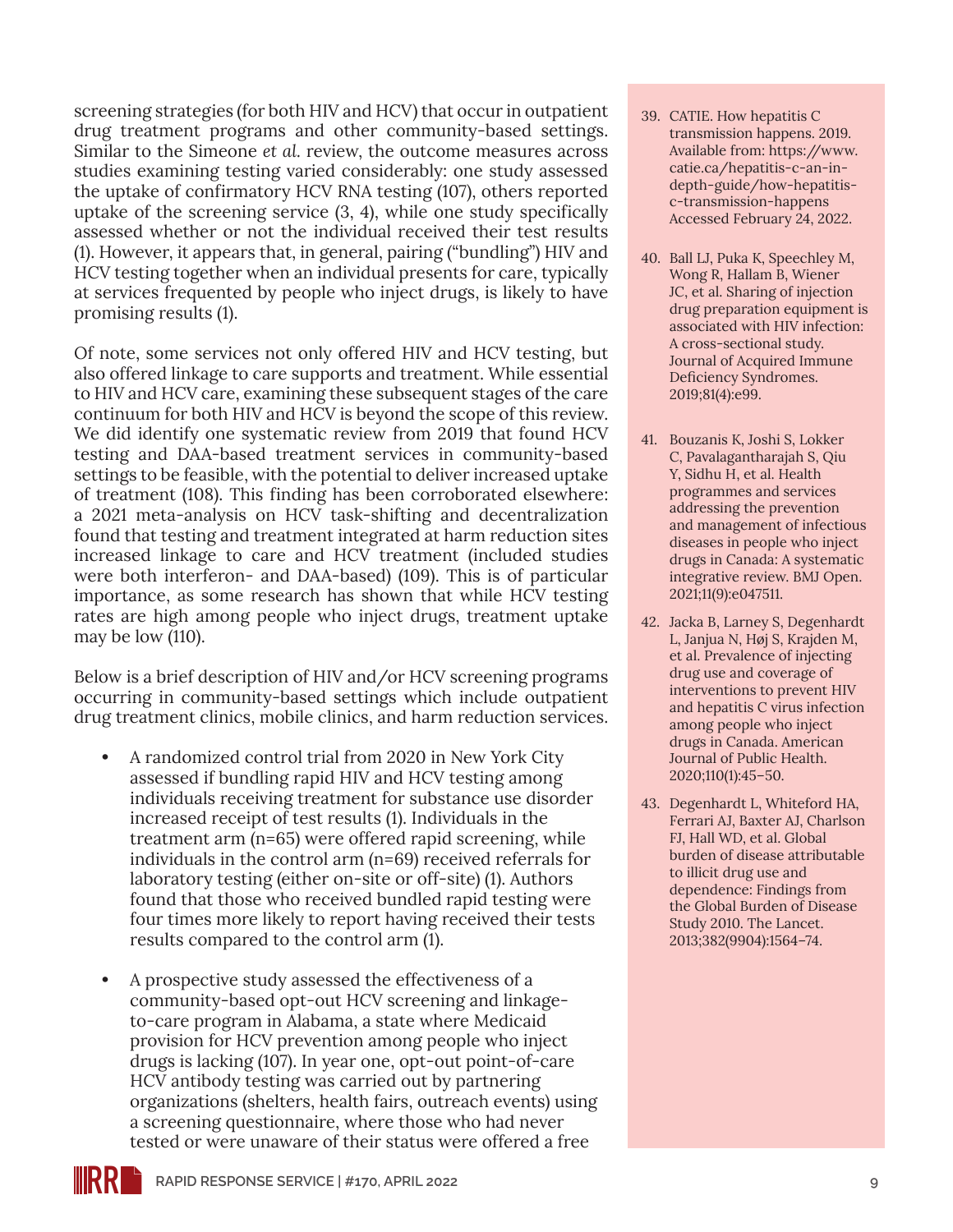rapid test; follow-up appointments for reactive results were arranged (107). In year two, opt-out HCV screening was implemented at drug treatment centres and communitybased outpatient clinics via electronic medical record (EMR) testing: a single sample of blood was drawn and sent to a lab for HCV antibody serology followed by confirmatory testing in seropositive samples (107). Authors observed that confirmatory RNA testing was higher among those who underwent EMR-based screening (107).

- **•** An opioid treatment program in Colorado developed a comprehensive intervention for testing and linkage to care where all clients are screened for viral hepatitis and HIV upon intake and annually; those with positive results are provided with navigation supports (2). As all laboratory orders are integrated into a standardized order intake set in the EMR, the EMR can be queried to identify previously diagnosed, untreated infections (2). During a 12-month period between 2018 and 2019, 532 clients were screened for HCV; 34% tested positive for HCV antibodies (n=180) and 20% (n=108) tested positive for HCV RNA (2). During the same period, 508 clients were screened for HIV; four tested positive, but they were aware of their diagnosis and engaged in care (2). Through EMR query, two individuals living with HIV, not engaged in care, were identified (2). Authors concluded this screening program enabled considerable gains in the identification and treatment of viral hepatitis (2).
- **•** Healthcare on the Spot is a mobile drug treatment clinic in Baltimore that offers low threshold buprenorphine services integrated with other healthcare services, such as testing for HIV, HCV, STIs, wound care, PrEP, and naloxone distribution (6). Evidence from earlier mobile van services in Baltimore found that this may be an effective strategy for identifying HIV in high-risk populations (111). From September 2018 to November 2019, services were provided to 569 individuals; of these, 403 (70.8%) underwent rapid HIV testing, and three (0.5%) were diagnosed with HIV (6); 81 (14.2%) took an HCV RNA test, and 58 (10.2%) were HCV RNA positive (6). Authors concluded that this low-threshold care model could be an effective tool for addressing some of the impacts associated with drug use (6).
- **•** Project ITTREAT (2013–2021) was a comprehensive HCV service run at a large drug and alcohol treatment centre in England by a hepatitis nurse that offered bloodborne virus testing using the finger prick dried blood spot test (3, 34). The full study period was from December 2013 to March 2018: 573 individuals were invited for screening, of which 558 accepted testing; 259 had a positive HCV RNA test with a high prevalence of current/past injection drug use (92%)
- 44. World Health Organization. Global HIV, hepatitis and STIs programmes: People who inject drugs. 2022. Available from: [https://www.](https://www.who.int/teams/global-hiv-hepatitis-and-stis-programmes/populations/people-who-inject-drugs#:~:text=Injecting%20drug%20use%20accounts%20for,attributable%20to%20injecting%20drug%20use.) [who.int/teams/global](https://www.who.int/teams/global-hiv-hepatitis-and-stis-programmes/populations/people-who-inject-drugs#:~:text=Injecting%20drug%20use%20accounts%20for,attributable%20to%20injecting%20drug%20use.)[hiv-hepatitis-and-stis](https://www.who.int/teams/global-hiv-hepatitis-and-stis-programmes/populations/people-who-inject-drugs#:~:text=Injecting%20drug%20use%20accounts%20for,attributable%20to%20injecting%20drug%20use.)[programmes/populations/](https://www.who.int/teams/global-hiv-hepatitis-and-stis-programmes/populations/people-who-inject-drugs#:~:text=Injecting%20drug%20use%20accounts%20for,attributable%20to%20injecting%20drug%20use.) [people-who-inject](https://www.who.int/teams/global-hiv-hepatitis-and-stis-programmes/populations/people-who-inject-drugs#:~:text=Injecting%20drug%20use%20accounts%20for,attributable%20to%20injecting%20drug%20use.)[drugs#:~:text=Injecting%20](https://www.who.int/teams/global-hiv-hepatitis-and-stis-programmes/populations/people-who-inject-drugs#:~:text=Injecting%20drug%20use%20accounts%20for,attributable%20to%20injecting%20drug%20use.) [drug%20use%20accounts%20](https://www.who.int/teams/global-hiv-hepatitis-and-stis-programmes/populations/people-who-inject-drugs#:~:text=Injecting%20drug%20use%20accounts%20for,attributable%20to%20injecting%20drug%20use.) [for,attributable%20to%20](https://www.who.int/teams/global-hiv-hepatitis-and-stis-programmes/populations/people-who-inject-drugs#:~:text=Injecting%20drug%20use%20accounts%20for,attributable%20to%20injecting%20drug%20use.) [injecting%20drug%20use.](https://www.who.int/teams/global-hiv-hepatitis-and-stis-programmes/populations/people-who-inject-drugs#:~:text=Injecting%20drug%20use%20accounts%20for,attributable%20to%20injecting%20drug%20use.) Accessed February 28, 2022.
- 45. Nelson P, Mathers B, Cowie B, Hagan H, Des Jarlais D, Horyniak D, et al. The epidemiology of viral hepatitis among people who inject drugs: Results of global systematic reviews. The Lancet. 2011;378(9791):571.
- 46. Tarasuk J, Zhang J, Lemyre A, Cholette F, Bryson M, Paquette D. National findings from the Tracks survey of people who inject drugs in Canada, Phase 4, 2017–2019. Canada Communicable Disease Report. 2020;46(5):138–48.
- 47. Hashim A, Macken L, Jones A, McGeer M, Aithal G, Verma S. Community-based assessment and treatment of hepatitis C virus-related liver disease, injecting drug and alcohol use amongst people who are homeless: A systematic review and meta-analysis. International Journal of Drug Policy. 2021;96:103342.

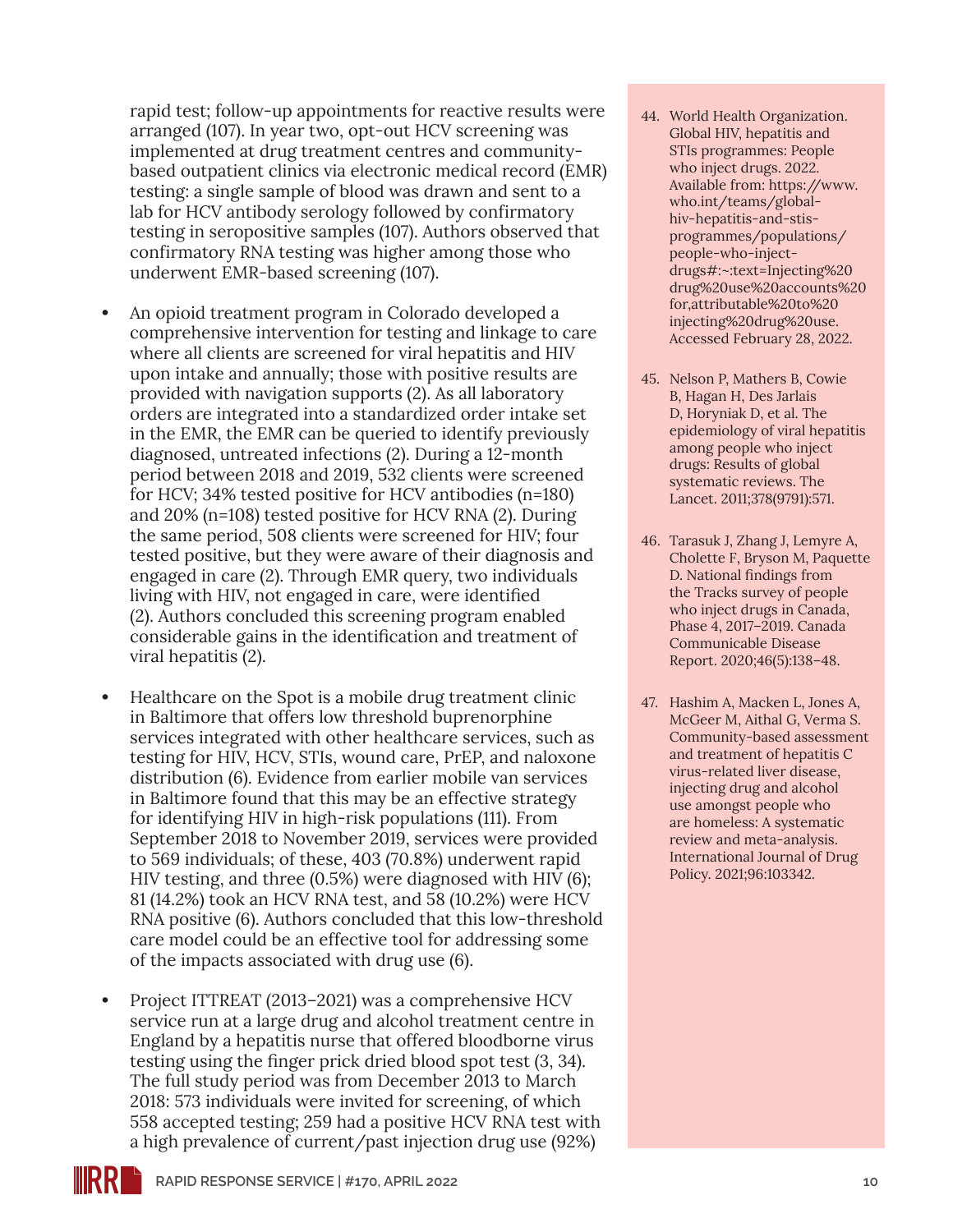(3). Authors noted excellent uptake of the service that was achieved at a modest cost (3).

- **•** Results from the HepCATT intervention (England) observed an increase in HCV testing and engagement in care among clients at drug and alcohol clinics (4); the intervention involved a hepatitis nurse working part-time at this service training key workers, interacting with clients, streamlining hepatology care, and introducing dried blood-spot testing (4).
- **•** An HIV rapid testing pilot project, Actuel sur Rue, opened in July of 2012 on a busy street in Montreal's gay village with the intention of providing walk-in testing appointments in a non-medical environment to individuals vulnerable to HIV infection (112). Three groups of individuals were analyzed for a total of 1,568 clients: men who have sex with men (86.5%; n=1,357), heterosexual men (9.4%; n=147), and heterosexual women (4.1%; n=64) (112). Data collection tools (i.e. the initial risk assessment and intake survey) collected information on current drug use: 30% of men who have sex with men reported use of inhaled drugs, 2% of men who have sex with men reported opiate use, and 3% of heterosexual men reported opiate use (112). Twenty-eight individuals had a reactive rapid HIV test, all who identified as men who have sex with men; of these, 66.7% inhaled drugs (poppers), 31.6% used marijuana, and 21.4% reported stimulant use (112).
- **•** A community mental health service in Australia (co-located with an alcohol and other drug service) referred clients with current or past injection drug use to on-site appointments for HCV testing and care, with drop-in capacity added later on (5). Testing and care for HCV was held once every two weeks by a hepatitis C nurse consultant (5). Of the 130 individuals referred, 110 underwent HCV testing of which 84 (76%) had confirmed chronic HCV infection (5). Of these 84, 70 began treatment (83%), and 48 were cured (i.e. a sustained virological response 12 weeks after treatment) (5). Authors concluded that a nurse-led model achieved a high level of engagement in HCV care among individuals with severe mental illness (5).
- **•** One study at a federally qualified health centre in the U.S. undertook a quality improvement initiative to increase the number of HCV screening tests ordered for people who inject drugs (35). The healthcare team underwent educational sessions and workflow changes (e.g. addition of EMR alerts, updating patient visit forms) were implemented to alert providers (35). Post-intervention, screening for patients increased from 59.6% to 65.1% (35). Authors noted that while this was a modest increase, the proportion of people who use drugs screened prior to the intervention
- 48. Public Health Agency of Canada. Estimates of HIV incidence, prevalence and Canada's progress on meeting the 90-90-90 HIV targets, 2018. 2020. Available from: [https://](https://www.canada.ca/content/dam/hc-sc/documents/services/publications/diseases-conditions/summary-estimates-hiv-incidence-prevalence-canadas-progress-90-90-90/national-hiv-estimates-report-2018-en.pdf) [www.canada.ca/content/](https://www.canada.ca/content/dam/hc-sc/documents/services/publications/diseases-conditions/summary-estimates-hiv-incidence-prevalence-canadas-progress-90-90-90/national-hiv-estimates-report-2018-en.pdf) [dam/hc-sc/documents/](https://www.canada.ca/content/dam/hc-sc/documents/services/publications/diseases-conditions/summary-estimates-hiv-incidence-prevalence-canadas-progress-90-90-90/national-hiv-estimates-report-2018-en.pdf) [services/publications/](https://www.canada.ca/content/dam/hc-sc/documents/services/publications/diseases-conditions/summary-estimates-hiv-incidence-prevalence-canadas-progress-90-90-90/national-hiv-estimates-report-2018-en.pdf) [diseases-conditions/](https://www.canada.ca/content/dam/hc-sc/documents/services/publications/diseases-conditions/summary-estimates-hiv-incidence-prevalence-canadas-progress-90-90-90/national-hiv-estimates-report-2018-en.pdf) [summary-estimates-hiv](https://www.canada.ca/content/dam/hc-sc/documents/services/publications/diseases-conditions/summary-estimates-hiv-incidence-prevalence-canadas-progress-90-90-90/national-hiv-estimates-report-2018-en.pdf)[incidence-prevalence](https://www.canada.ca/content/dam/hc-sc/documents/services/publications/diseases-conditions/summary-estimates-hiv-incidence-prevalence-canadas-progress-90-90-90/national-hiv-estimates-report-2018-en.pdf)[canadas-progress-90-90-90/](https://www.canada.ca/content/dam/hc-sc/documents/services/publications/diseases-conditions/summary-estimates-hiv-incidence-prevalence-canadas-progress-90-90-90/national-hiv-estimates-report-2018-en.pdf) [national-hiv-estimates](https://www.canada.ca/content/dam/hc-sc/documents/services/publications/diseases-conditions/summary-estimates-hiv-incidence-prevalence-canadas-progress-90-90-90/national-hiv-estimates-report-2018-en.pdf)[report-2018-en.pdf](https://www.canada.ca/content/dam/hc-sc/documents/services/publications/diseases-conditions/summary-estimates-hiv-incidence-prevalence-canadas-progress-90-90-90/national-hiv-estimates-report-2018-en.pdf) Accessed March 2022.
- 49. Zibbell JE, Asher AK, Patel RC, Kupronis B, Iqbal K, Ward JW, et al. Increases in acute hepatitis C virus infection related to a growing opioid epidemic and associated injection drug use, United States, 2004 to 2014. American Journal of Public Health. 2018;108(2):175–81.
- 50. Moqueet N, Grewal R, Mazzulli T, Cooper C, Gardner SL, Salit IE, et al. Hepatitis C virus testing in a clinical HIV cohort in Ontario, Canada, 2000 to 2015. Health Science Reports. 2021;4(3):e358.
- 51. Choi S, Healy S, Shapoval L, Forthal S, Neighbors CJ. Hepatitis C virus screening among Medicaid-insured individuals with opioid use disorder across substance use disorder treatment settings. Substance Use & Misuse. 2021;56(2):258-63.
- 52. Government of Canada. HIV and AIDS: Symptoms and treatment. 2020. Available from: [https://www.canada.ca/](https://www.canada.ca/en/public-health/services/diseases/hiv-aids.html) [en/public-health/services/](https://www.canada.ca/en/public-health/services/diseases/hiv-aids.html) [diseases/hiv-aids.html](https://www.canada.ca/en/public-health/services/diseases/hiv-aids.html) Accessed February 24, 2022.

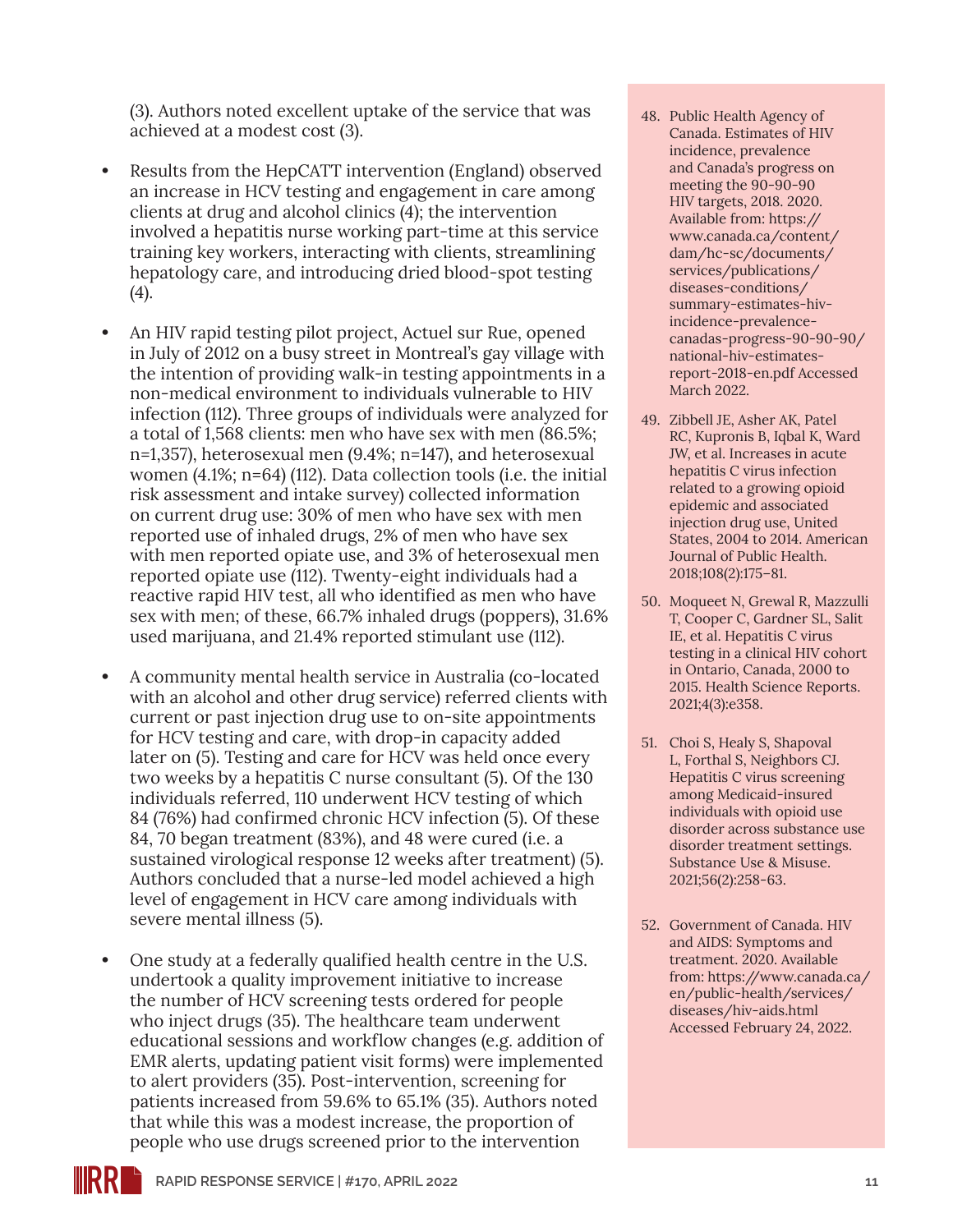was considerably higher than the proportion found in other studies (35).

Generally, community services for people who inject drugs include needle and syringe programs that incorporate rapid testing for HCV and/or HIV appear to be feasible (113) and acceptable (92, 113, 114).

- **•** In the spring of 2020, a syringe service program in Connecticut began to offer a bundled screening, evaluation, testing, and monitoring strategy for HCV, HIV, and opioid use disorder, with a focus on HCV treatment (115). This was in response to COVID-19, which reduced testing and treatment access (115). Sixty-six actively injecting individuals with opioid use disorder participated in bundled screening; 35 were diagnosed with chronic HCV and 31 initiated treatment (115). Of these 31, six were also living with HIV with two participants having detectable viral loads; 12 weeks after the completion of HCV treatment, all six individuals living with HIV achieved viral suppression (115).
- **•** In 2018, a syringe service program in Florida began to offer bundled rapid testing for HIV and HCV at enrollment, where participants were informed that HIV and HCV testing was part of routine care at the program, and they could opt-out if they wished (7). Prior to this, participants could request HIV and HCV testing alongside other services at the program, including wound care and naloxone (7). After implementation of the opt-out bundled testing protocol, authors observed an increase in uptake of HIV and HCV testing by 42.4% (7).

#### **Emergency departments, hospital stays, and inpatient rehabilitation programs**

Emergency departments (EDs) have been identified as a setting where missed opportunities for HIV and/or HCV screening occur (22–24). A U.S. study examining seven years of health insurance claims in a national database found that 90% of presumed people who inject drugs missed opportunities for HIV or HCV testing during general clinic visits, emergency or urgent care centres, hospitals, and other clinic types (including inpatient rehabilitation programs and sexually transmitted disease clinics) (22). A second study from the U.S. using data from an ambulatory medical care survey had similar results: HIV testing in the ED was rare, and only slightly more common among individuals reporting substance use disorder (24). Another study among a cohort of people who inject drugs in the U.S. echoed this, noting that half of all healthcare encounters (the majority being in EDs) were missed opportunities for HIV testing (23).

- 53. Centers for Disease Control and Prevention. HIV treatment. 2021. Available from: [https://www.cdc.gov/](https://www.cdc.gov/hiv/basics/livingwithhiv/treatment.html) [hiv/basics/livingwithhiv/](https://www.cdc.gov/hiv/basics/livingwithhiv/treatment.html) [treatment.html](https://www.cdc.gov/hiv/basics/livingwithhiv/treatment.html) Accessed February 28, 2022.
- 54. National Institute of Allergy and Infectious Diseases. HIV Undetectable= Untransmittable (U=U), or treatment as prevention. 2021. Available from: [https://](https://www.niaid.nih.gov/diseases-conditions/treatment-prevention#:~:text=U%3DU%20means%20that%20people,quiver%20of%20HIV%20prevention%20tools.) [www.niaid.nih.gov/diseases](https://www.niaid.nih.gov/diseases-conditions/treatment-prevention#:~:text=U%3DU%20means%20that%20people,quiver%20of%20HIV%20prevention%20tools.)[conditions/treatment](https://www.niaid.nih.gov/diseases-conditions/treatment-prevention#:~:text=U%3DU%20means%20that%20people,quiver%20of%20HIV%20prevention%20tools.)[prevention#:~:text=U](https://www.niaid.nih.gov/diseases-conditions/treatment-prevention#:~:text=U%3DU%20means%20that%20people,quiver%20of%20HIV%20prevention%20tools.) [%3DU%20means%20that](https://www.niaid.nih.gov/diseases-conditions/treatment-prevention#:~:text=U%3DU%20means%20that%20people,quiver%20of%20HIV%20prevention%20tools.) [%20people,quiver%20of%](https://www.niaid.nih.gov/diseases-conditions/treatment-prevention#:~:text=U%3DU%20means%20that%20people,quiver%20of%20HIV%20prevention%20tools.) [20HIV%20prevention%20](https://www.niaid.nih.gov/diseases-conditions/treatment-prevention#:~:text=U%3DU%20means%20that%20people,quiver%20of%20HIV%20prevention%20tools.) [tools.](https://www.niaid.nih.gov/diseases-conditions/treatment-prevention#:~:text=U%3DU%20means%20that%20people,quiver%20of%20HIV%20prevention%20tools.) Accessed February 28, 2022.
- 55. Grebely J, Prins M, Hellard M, Cox AL, Osburn WO, Lauer G, et al. Hepatitis C virus clearance, reinfection, and persistence, with insights from studies of injecting drug users: Towards a vaccine. The Lancet Infectious Diseases. 2012;12(5):408–14.
- 56. Smith DJ, Jordan AE, Frank M, Hagan H. Spontaneous viral clearance of hepatitis C virus (HCV) infection among people who inject drugs (PWID) and HIV-positive men who have sex with men (HIV+ MSM): A systematic review and metaanalysis. BMC Infectious Diseases. 2016;16(1):1–13.
- 57. CATIE. The epidemiology of hepatitis C in Canada. 2019. Available from: [https://](https://www.catie.ca/sites/default/files/2021-07/fs%20epi%20hep%20c%20EN%202019%2008%2030.pdf) [www.catie.ca/sites/default/](https://www.catie.ca/sites/default/files/2021-07/fs%20epi%20hep%20c%20EN%202019%2008%2030.pdf) [files/2021-07/fs%20epi%20](https://www.catie.ca/sites/default/files/2021-07/fs%20epi%20hep%20c%20EN%202019%2008%2030.pdf) [hep%20c%20EN%202019%20](https://www.catie.ca/sites/default/files/2021-07/fs%20epi%20hep%20c%20EN%202019%2008%2030.pdf) [08%2030.pdf](https://www.catie.ca/sites/default/files/2021-07/fs%20epi%20hep%20c%20EN%202019%2008%2030.pdf) Accessed February 24, 2022.

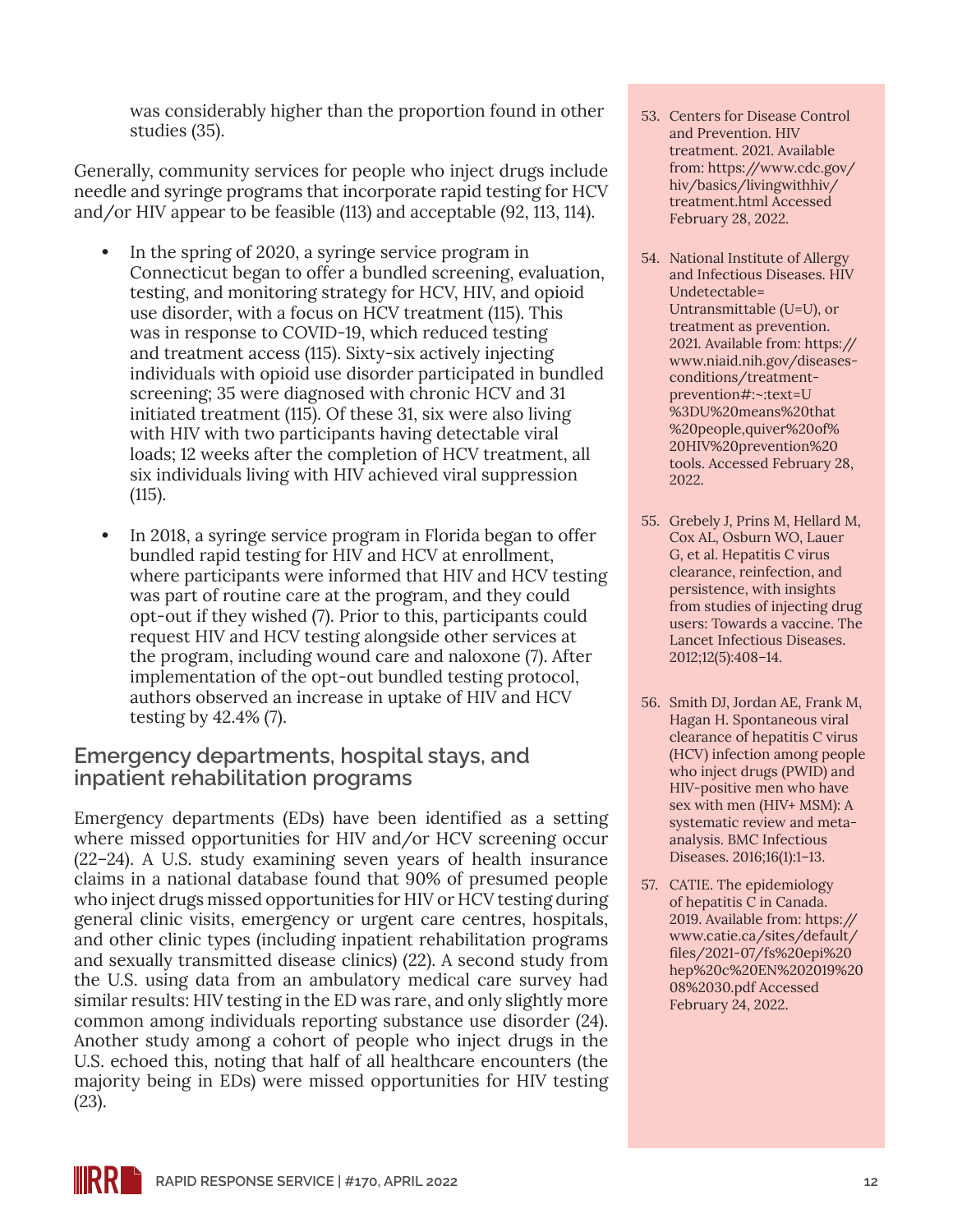HCV screening in EDs is one strategy that has increased HIV and/or HCV testing among people who inject drugs. The following studies demonstrate uptake of HIV and HCV screening among drug users entering EDs:

- **•** A three-month observational pilot study in an ED in Calgary, Alberta sought to implement point-of-care testing and estimate the prevalence of individuals living with undiagnosed chronic HCV infection in 2018 (14). Those who self-reported one or more high-risk factors (e.g. history of injection drug use, born/travelled/resided in an HCV endemic country) and who did not report an HCV test in the previous year were offered a rapid test (n=247); 58.3% (n=144) agreed to testing (14). Six individuals were positive using the point of care test, with samples indicating antibody positive in confirmatory testing; four were HCV RNA positive (14). The strongest risk factor for a new HCV diagnosis was history of injection drug use (14).
- **•** Similarly, a Melbourne study offered rapid tests to patients presenting to the ED for HCV risk factors between June-August 2017 (15). Of the 378 patients that reported at least one risk factor, 368 (97%) underwent a rapid test with 50 (14%) having a reactive result; injection drug use was a risk factor for 88% (n=44) of seropositive participants (15); 45 of the 50 HCV antibody-positive participants had blood tested, and 67% (n=30) were positive for HCV RNA antibodies for a prevalence rate of 2.7% (15). Authors note a single question regarding injection drug use identified 88% of individuals with HCV antibodies in the sample (15).
- **•** A systematic, non-targeted opt-out screening program for HCV in an academic ED in the Appalachian area of Kentucky found that 50.3% (n=1,601) of the 3,665 individuals who had reactive HIV antibody tests were HCV RNA positive, with the majority reporting a history of injection drug use (11). The highest prevalence was among younger (i.e. born after 1965) White males (11). Authors concluded that this ED screening program was able to successfully identify previously unrecognized HCV infection (11).
- **•** One ED in West Virginia implemented an EMR algorithm, based on the CDC's HIV and HCV testing recommendations, that would trigger a "Best Practice Alert", prompting providers to order screening using a one-click option (36). Between June 2017–May 2018, this resulted in an overall testing increase of 2269% for HIV and 1065% for HCV compared to the previous 12 months (36). However, between June–October of 2018, the screening model for HCV changed: instead of offering risk-based screening, a universal screening strategy was adopted which screened anyone in the ED over the age of 18 years who had not
- 58. Raymond M. Understanding cirrhosis of the liver: First steps for the newly diagnosed. 2019. Available from: [https://](https://www.catie.ca/sites/default/files/Catie_Cirrhosis_brochure-EN_Jan17_2019.pdf) [www.catie.ca/sites/default/](https://www.catie.ca/sites/default/files/Catie_Cirrhosis_brochure-EN_Jan17_2019.pdf) [files/Catie\\_Cirrhosis\\_](https://www.catie.ca/sites/default/files/Catie_Cirrhosis_brochure-EN_Jan17_2019.pdf) [brochure-EN\\_Jan17\\_2019.pdf](https://www.catie.ca/sites/default/files/Catie_Cirrhosis_brochure-EN_Jan17_2019.pdf) Accessed February 28, 2022.
- 59. CATIE. Hepatitis C treatment. 2020. Available from: [https://](https://www.catie.ca/hepatitis-c-an-in-depth-guide/hepatitis-c-treatment) [www.catie.ca/hepatitis-c-an](https://www.catie.ca/hepatitis-c-an-in-depth-guide/hepatitis-c-treatment)[in-depth-guide/hepatitis-c](https://www.catie.ca/hepatitis-c-an-in-depth-guide/hepatitis-c-treatment)[treatment](https://www.catie.ca/hepatitis-c-an-in-depth-guide/hepatitis-c-treatment) Accessed February 28, 2022.
- 60. CATIE. CATIE statement on hepatitis C treatment efficacy among people who use drugs. 2021. Available from: [https://](https://www.catie.ca/sites/default/files/2021-11/catie-statement-hcv-efficacy-en.pdf) [www.catie.ca/sites/default/](https://www.catie.ca/sites/default/files/2021-11/catie-statement-hcv-efficacy-en.pdf) [files/2021-11/catie-statement](https://www.catie.ca/sites/default/files/2021-11/catie-statement-hcv-efficacy-en.pdf)[hcv-efficacy-en.pdf](https://www.catie.ca/sites/default/files/2021-11/catie-statement-hcv-efficacy-en.pdf) Accessed March 21, 2022.
- 61. Grebely J, Bruneau J, Bruggmann P, Harris M, Hickman M, Rhodes T, et al. Elimination of hepatitis C virus infection among PWID: The beginning of a new era of interferon-free DAA therapy. The International Journal on Drug Policy. 2017;47:26–33.
- 62. Yazdani K, Dolguikh K, Zhang W, Shayegi-Nik S, Ly J, Cooper S, et al. Knowledge of hepatitis C and awareness of reinfection risk among people who successfully completed direct acting antiviral therapy. PloS One. 2022;17(3):e0265811.
- 63. Yousafzai MT, Bajis S, Alavi M, Grebely J, Dore GJ, Hajarizadeh B. Global cascade of care for chronic hepatitis C virus infection: A systematic review and meta-analysis. Journal of Viral Hepatitis. 2021;28(10):1340–54.

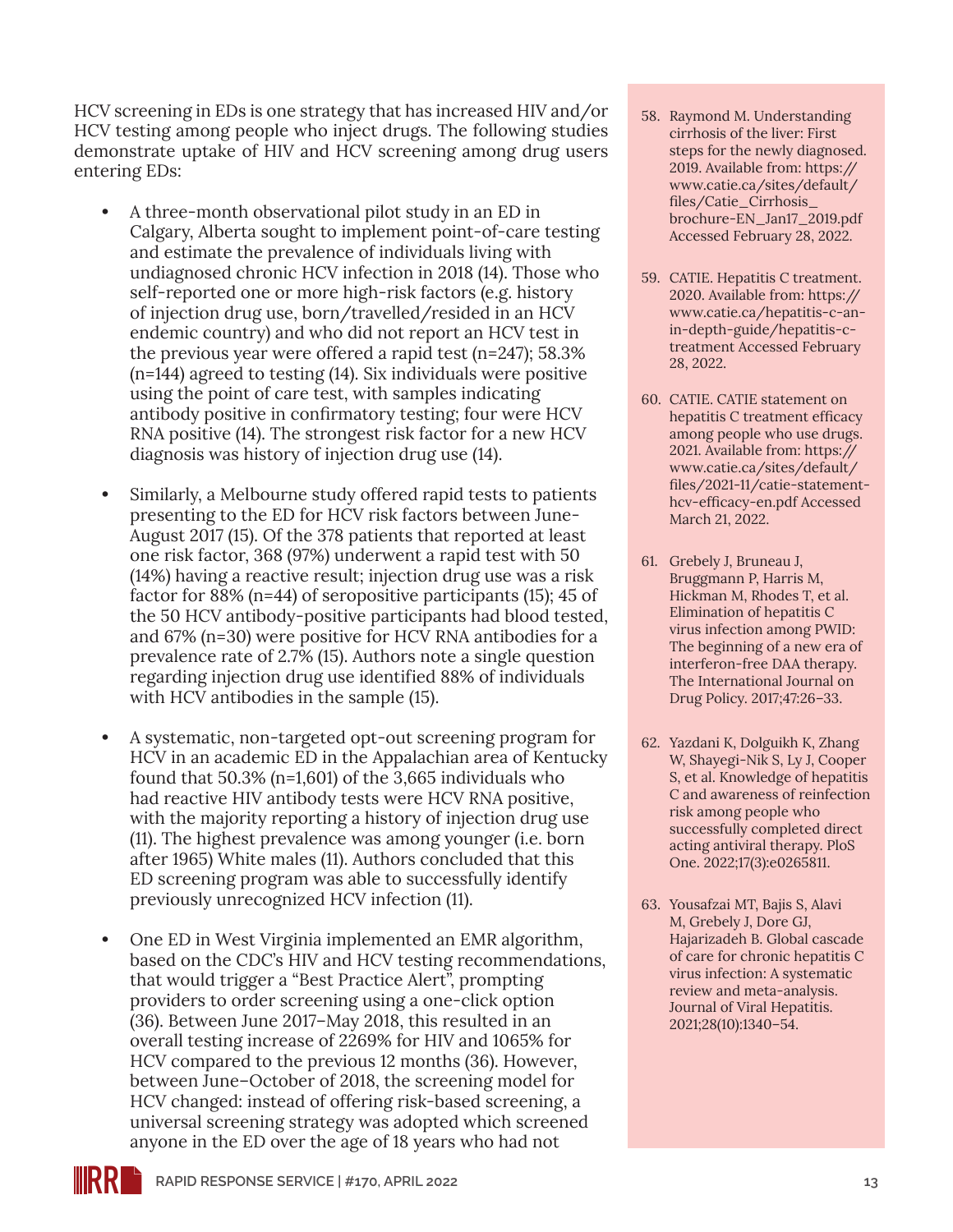been screened in the previous year, unless they opted out or the physician deemed testing was "not clinically appropriate" (116). Between January–May of 2018, 4% were positive for HCV antibodies; between June–October of 2018 (when universal screening was implemented), this number increased to 6% (116).

- **•** An ED in California (Highland Hospital—Alameda Health System) that primarily serves adult patients of racial and ethnic minorities offered targeted HCV screening for those born between 1945–1965, or if having ever used injection drugs was reported (12). In 2014, screening was integrated into the nurse-led triage process, based on EMR prompts (12). Of the individuals who completed screening during the six-month study period (2,581 of 26,639; 9.7%), HCV antibody prevalence was 10.3% (n=267) (12). Of these, 67% (n=180) had HCV RNA testing performed, and 70% (n=126) of them were positive (12). Interestingly, a follow-up survey among nursing staff and the patients found that nurses frequently misperceived how patients experienced EDbased HIV/HCV screening and these misconceptions were skewed toward the negative (117).
- **•** A second initiative at Highland Hospital ED in California, HIT IDU (High-Impact Testing for Injection Drug Users), was a three-month pilot project in 2015 that encouraged physicians to integrate targeted HCV testing into care, with a focus on screening those who inject drugs (13). Of the 14,253 individuals who were evaluated, 155 were tested for HCV antibodies; 73 of these 155 were people who inject drugs (13), 34 of which were HCV antibody positive, and 17 were HCV-RNA positive (13).
- **•** A safety-net hospital in New England implemented HCV ED testing in 2016 for all individuals over the age of 13 who had blood drawn for clinical purposes (118). Three-month analysis of the program saw an increase in HCV antibody testing of 6,950%; of the 3,808 antibody tests that were performed, 504 (13.2%) were positive with 318 (63.1%) reporting past or current injection drug use (118). Of these 504, 97.8% (n=493) had a follow-up RNA test performed; 292 had an active infection, for a positivity rate of 7.7% (118). Note that this study did not report the number of people who inject drugs with positive HCV RNA result (118).
- **•** In 2018, Hamilton County in Ohio (Cincinnati area) has experienced the highest rates of new HIV diagnoses since 2014 (25). A screening program in a Hamilton County ED had four active approaches to HIV screening: non-targeted opt-out screening of all persons younger than 65 driven by the EMR system, risk-targeted screening operated by adjunct health providers, walk-in clients who seek HIV
- 64. Medland NA, McMahon JH, Chow EP, Elliott JH, Hoy JF, Fairley CK. The HIV care cascade: A systematic review of data sources, methodology and comparability. Journal of the International AIDS Society. 2015;18(1):20634.
- 65. Yehia BR, Schranz AJ, Umscheid CA, Lo Re III V. The treatment cascade for chronic hepatitis C virus infection in the United States: A systematic review and meta-analysis. PloS One. 2014;9(7):e101554.
- 66. Jordan AE, Perlman DC, Reed J, Smith DJ, Hagan H. Patterns and gaps identified in a systematic review of the hepatitis C virus care continuum in studies among people who use drugs. Frontiers in Public Health. 2017;5:348.
- 67. Scott N, Sacks-Davis R, Pedrana A, Doyle J, Thompson A, Hellard M. Eliminating hepatitis C: The importance of frequent testing of people who inject drugs in high-prevalence settings. Journal of Viral Hepatitis. 2018;25(12):1472–80.
- 68. Centers for Disease Control and Prevention. HIV infection risk, prevention, and testing behaviours among persons who inject drugs—National HIV behavorial surveillance injection drug use—23 U.S. cities, 2018. 2020. Available from: [https://www.cdc.gov/](https://www.cdc.gov/hiv/pdf/library/reports/surveillance/cdc-hiv-surveillance-special-report-number-24.pdf) [hiv/pdf/library/reports/](https://www.cdc.gov/hiv/pdf/library/reports/surveillance/cdc-hiv-surveillance-special-report-number-24.pdf) [surveillance/cdc-hiv](https://www.cdc.gov/hiv/pdf/library/reports/surveillance/cdc-hiv-surveillance-special-report-number-24.pdf)[surveillance-special-report](https://www.cdc.gov/hiv/pdf/library/reports/surveillance/cdc-hiv-surveillance-special-report-number-24.pdf)[number-24.pdf](https://www.cdc.gov/hiv/pdf/library/reports/surveillance/cdc-hiv-surveillance-special-report-number-24.pdf) Accessed March 1, 2022.

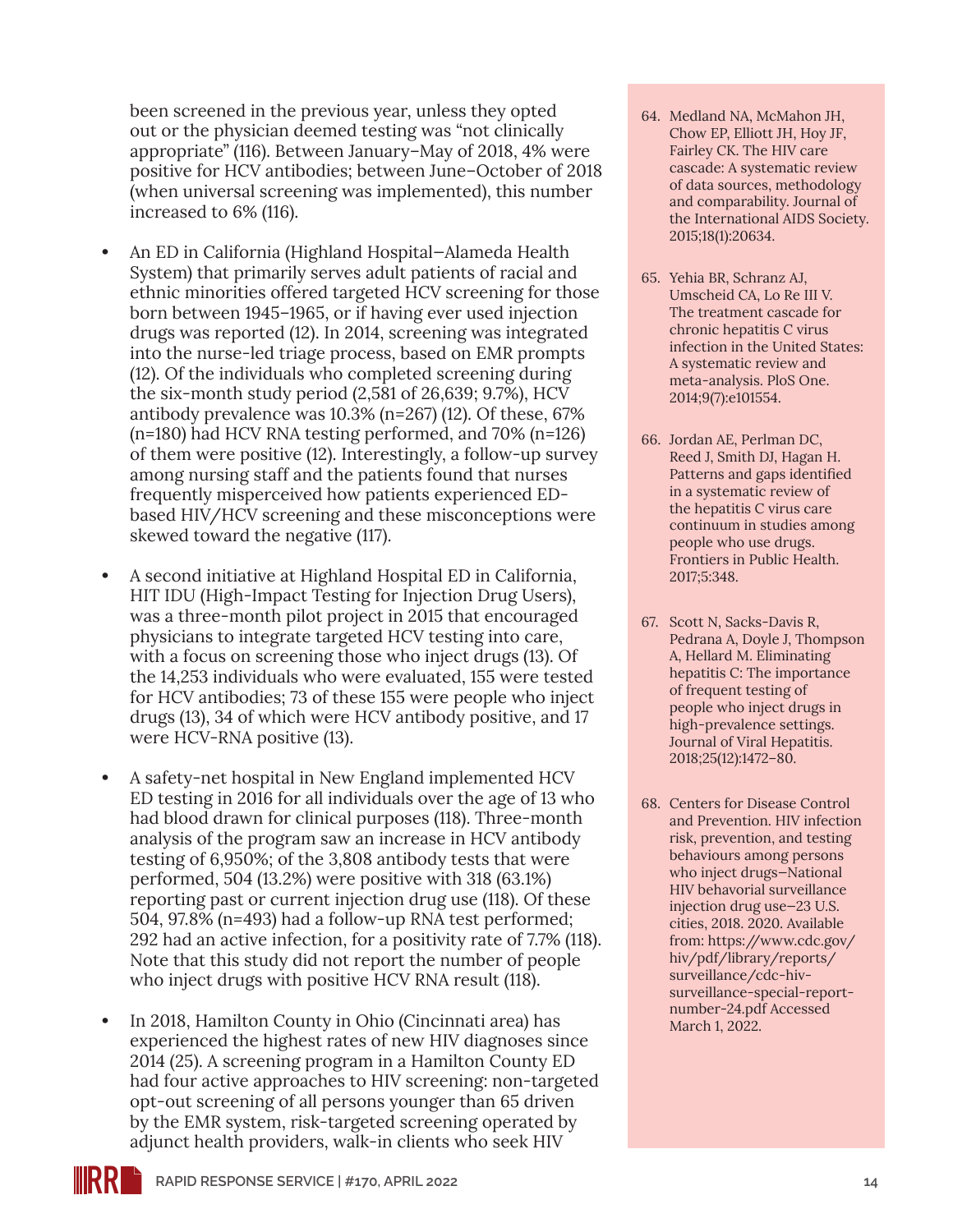testing, and targeted testing for patients presenting with clinical signs of HIV or HIV risk acquisition (25). Between 2014-2018, this particular ED contributed to 18% of the state's HIV diagnoses and 22% of diagnoses among people who inject drugs (25).

- **•** One study examined the efficacy of a video-based intervention designed to increase uptake of HIV testing in a New York City ED among those who initially declined testing (119). Authors hypothesized that "demographic concordance"—that is, if participants resembled people who appeared onscreen—would increase the likelihood of testing acceptance (119). This was found not to be a predictor; rather, testing uptake was influenced by participants who reported problematic substance use (119).
- **•** A 2022 study from New York describes the impact of an intervention that provided individualized feedback on HIV and HCV screening rates to clinical staff working in an ED (120). Though the study did not collect information on patient risk behaviours and was thus unable to draw conclusions regarding uptake among people who use drugs, this study did increase HIV and HCV testing uptake and case detection in the ED (120). Briefly, the 30-week intervention phase consisted of individualized feedback sent to all ED clinical staff that noted their past screening rates, and described the target goal: increasing the overall ED screening rate by 70% (120). Compared to the preintervention period, the incidence rate ratio of weekly HIV testing was 1.94 times higher, and the incidence rate ratio of weekly HCV testing was 1.38 times higher during the intervention period (120).

In addition to numerous studies and programs described above that have examined HIV and/or HCV screening in EDs, we also identified a few studies examining screening strategies in other traditional healthcare settings, such as visits to a general practitioner/clinic, hospitals, and residential drug treatment programs. One systematic review from 2022 found that integrated HCV testing and treatment into mental health and drug treatment services can potentially address barriers at different levels (90).

**•** A study in Australia examined utilization of general practitioners' services for HCV testing by people who inject drugs, compared to other settings (9). A national sample of people who had injected drugs regularly in the past six months (n=888) were interviewed about HCV testing, posttest discussions, and settings where each took place (9). In the sample, 735 reported HCV antibody testing, with 435 reporting a positive result; of these, 54% (n=236) identified their regular practitioner as the setting where their most recent HCV antibody test was conducted (9). Of those

- 69. Schillie S, Wester C, Osborne M, Wesolowski L, Ryerson AB. CDC recommendations for hepatitis C screening among adults—United States, 2020. MMWR Recommendations and Reports. 2020;69(2):1.
- 70. Public Health Agency of Canada. HIV factsheet: Screening and testing. 2019. Available from: [https://www.](https://www.canada.ca/content/dam/phac-aspc/documents/services/publications/diseases-conditions/hiv-factsheet/hiv-factsheet-screening-testing.pdf) [canada.ca/content/dam/](https://www.canada.ca/content/dam/phac-aspc/documents/services/publications/diseases-conditions/hiv-factsheet/hiv-factsheet-screening-testing.pdf) [phac-aspc/documents/](https://www.canada.ca/content/dam/phac-aspc/documents/services/publications/diseases-conditions/hiv-factsheet/hiv-factsheet-screening-testing.pdf) [services/publications/](https://www.canada.ca/content/dam/phac-aspc/documents/services/publications/diseases-conditions/hiv-factsheet/hiv-factsheet-screening-testing.pdf) [diseases-conditions/hiv](https://www.canada.ca/content/dam/phac-aspc/documents/services/publications/diseases-conditions/hiv-factsheet/hiv-factsheet-screening-testing.pdf)[factsheet/hiv-factsheet](https://www.canada.ca/content/dam/phac-aspc/documents/services/publications/diseases-conditions/hiv-factsheet/hiv-factsheet-screening-testing.pdf)[screening-testing.pdf](https://www.canada.ca/content/dam/phac-aspc/documents/services/publications/diseases-conditions/hiv-factsheet/hiv-factsheet-screening-testing.pdf) Accessed March 2, 2022.
- 71. Public Health Ontario. Recommendations for the public health response to hepatitis C in Ontario. 2014. Available from: [https://www.](https://www.publichealthontario.ca/-/media/documents/R/2014/recommendations-hepc-response.pdf) [publichealthontario.ca/-/](https://www.publichealthontario.ca/-/media/documents/R/2014/recommendations-hepc-response.pdf) [media/documents/R/2014/](https://www.publichealthontario.ca/-/media/documents/R/2014/recommendations-hepc-response.pdf) [recommendations-hepc](https://www.publichealthontario.ca/-/media/documents/R/2014/recommendations-hepc-response.pdf)[response.pdf](https://www.publichealthontario.ca/-/media/documents/R/2014/recommendations-hepc-response.pdf) Accessed March 2022.
- 72. World Health Organization. Global health sector strategy on viral hepatitis 2016-2021: Towards ending viral hepatitis. 2016. Available from: [https://](https://apps.who.int/iris/bitstream/handle/10665/246177/WHO-HIV-2016.06-eng.pdf;jsessionid=C71F833C638FF054B8A84DCD961FCAA5?sequence=1) [apps.who.int/iris/bitstream/](https://apps.who.int/iris/bitstream/handle/10665/246177/WHO-HIV-2016.06-eng.pdf;jsessionid=C71F833C638FF054B8A84DCD961FCAA5?sequence=1) [handle/10665/246177/WHO-](https://apps.who.int/iris/bitstream/handle/10665/246177/WHO-HIV-2016.06-eng.pdf;jsessionid=C71F833C638FF054B8A84DCD961FCAA5?sequence=1)[HIV-2016.06-eng.pdf;jsessio](https://apps.who.int/iris/bitstream/handle/10665/246177/WHO-HIV-2016.06-eng.pdf;jsessionid=C71F833C638FF054B8A84DCD961FCAA5?sequence=1) [nid=C71F833C638FF054B8A8](https://apps.who.int/iris/bitstream/handle/10665/246177/WHO-HIV-2016.06-eng.pdf;jsessionid=C71F833C638FF054B8A84DCD961FCAA5?sequence=1) [4DCD961FCAA5?sequence=1](https://apps.who.int/iris/bitstream/handle/10665/246177/WHO-HIV-2016.06-eng.pdf;jsessionid=C71F833C638FF054B8A84DCD961FCAA5?sequence=1) Accessed March 18, 2022.
- 73. Blake A, Smith JE. Modeling hepatitis C elimination among people who inject drugs in New Hampshire. JAMA Network Open. 2021;4(8):e2119092.
- 74. Byrne CJ, Beer L, Inglis SK, Robinson E, Radley A, Goldberg DJ, et al. Realworld outcomes of rapid regional hepatitis c virus treatment scale-up among people who inject drugs in Tayside, Scotland. Alimentary Pharmacology & Therapeutics. 2021;08:08.

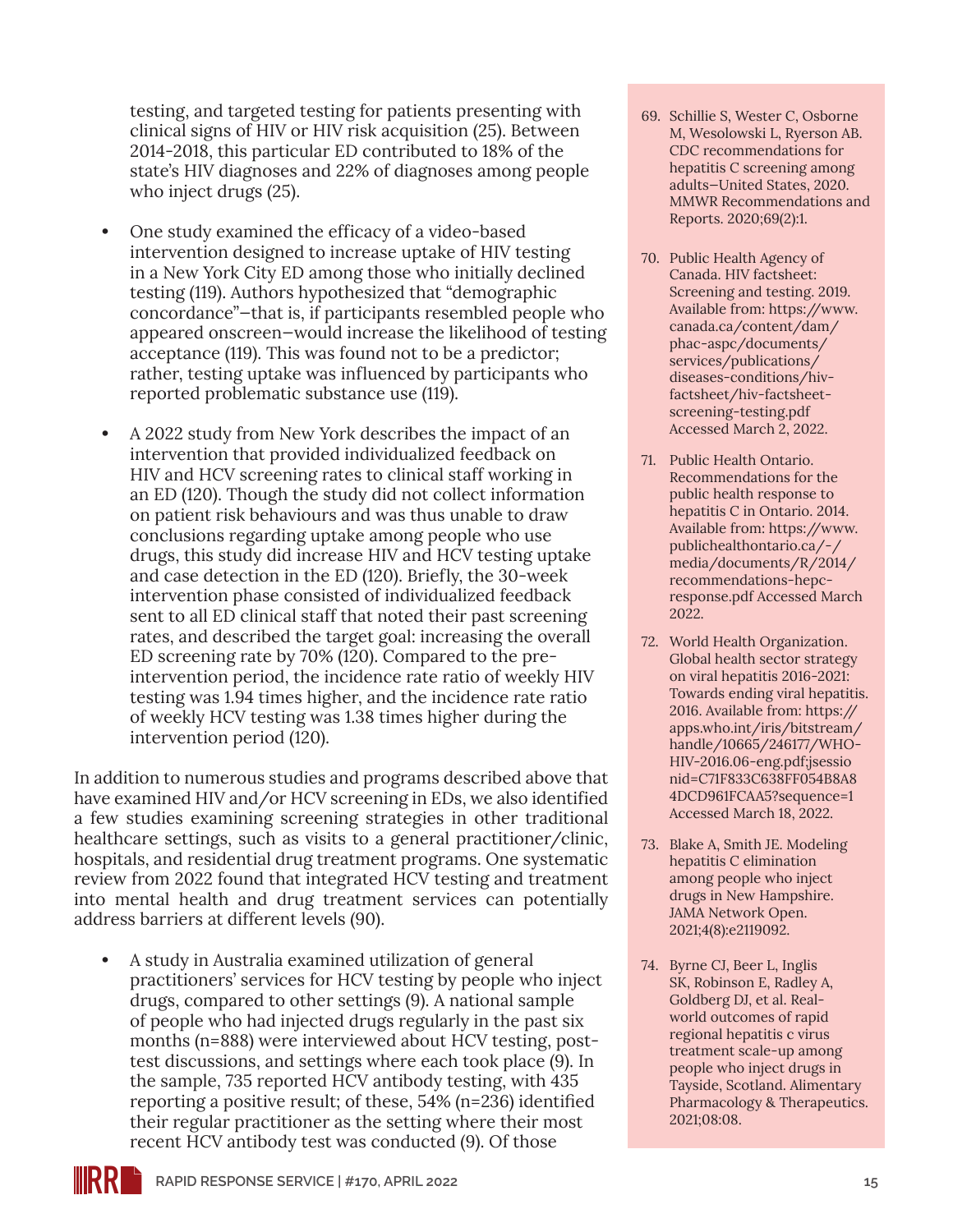who reported HCV RNA testing, the most common setting reported was their regular general practitioner (9).

- **•** An urban clinic in New Jersey utilized Audio-CASI (audio-computer-assisted survey interviews) in private kiosks where individuals completed a short survey on demographic and hepatitis risk-related factors, which would then recommend HCV and hepatitis B virus (HBV) testing to doctors based on patient responses (121). Commencing in the middle of 2016, the kiosks were used twice weekly over the course of two years: 2,005 surveys were initiated with 1,932 completions, and 29% of patients (n=574) acknowledged having "any" risk factor (121). Of these, 254 (44%) underwent initial screening, and 24 (9%) were HCV antibody positive (121). Within one year (2016), average monthly HCV antibody testing increased from 245 (January–June average) to 1,187 (July-December average) (121).
- **•** Three hospitals in Missouri (two rural, one urban) implemented an intervention in 2020–2021 where infectious disease consultants received a standardized set of recommendations for inpatients with serious injection-related infections (10). This included a checklist to encourage packaged STI and viral hepatitis testing integrated into the EMR, as well as email reminders of recommended screenings tests (10). The cohort included 123 patients pre-intervention, and 271 post-intervention (10). An increase in the number of HCV and HIV tests postintervention was observed: HCV testing increased from 87.8% (n=108/123) to 92.9% (n=252/271), while HIV testing increased from 86.2% (n=106/123) to 91.9% (n=249/271) (10).
- **•** A residential substance use disorder treatment program in Mississippi, providing treatment exclusively for veterans, integrated a comprehensive HCV screening, education, referral, and treatment program in December of 2014 (HIV testing is also offered) (8). HCV antibody tests are conducted, with positive results confirmed by HCV RNA; results, whether positive or negative, are given as individualized feedback by a provider within the program (8). Those with a positive result are referred to the infectious disease clinic, located on a separate floor in the same hospital (8). In addition to this, a weekly HCV/HIV education group for all inpatients was introduced (8). From December 2014 to April 2018, 97.49% (n=582) of admissions were screened for HCV; 12.71% (n=74) had a detectable HCV RNA viral load, with 14 of these (18.92%) being newly recognized infections (8). No new HIV infections were identified (8).
- 75. Hickman M, Dillon JF, Elliott L, De Angelis D, Vickerman P, Foster G, et al. Evaluating the population impact of hepatitis C direct acting antiviral treatment as prevention for people who inject drugs (EPIToPe)—A natural experiment (protocol). BMJ Open. 2019;9(9):e029538.
- 76. Public Health Agency of Canada. Approach to HIV screening: Types of HIV tests. 2020. Available from: [https://](https://www.canada.ca/content/dam/phac-aspc/documents/services/publications/diseases-conditions/hiv-factsheet/hiv-factsheet-types-hiv-screening-tests.pdf) [www.canada.ca/content/](https://www.canada.ca/content/dam/phac-aspc/documents/services/publications/diseases-conditions/hiv-factsheet/hiv-factsheet-types-hiv-screening-tests.pdf) [dam/phac-aspc/documents/](https://www.canada.ca/content/dam/phac-aspc/documents/services/publications/diseases-conditions/hiv-factsheet/hiv-factsheet-types-hiv-screening-tests.pdf) [services/publications/](https://www.canada.ca/content/dam/phac-aspc/documents/services/publications/diseases-conditions/hiv-factsheet/hiv-factsheet-types-hiv-screening-tests.pdf) [diseases-conditions/hiv](https://www.canada.ca/content/dam/phac-aspc/documents/services/publications/diseases-conditions/hiv-factsheet/hiv-factsheet-types-hiv-screening-tests.pdf)[factsheet/hiv-factsheet](https://www.canada.ca/content/dam/phac-aspc/documents/services/publications/diseases-conditions/hiv-factsheet/hiv-factsheet-types-hiv-screening-tests.pdf)[types-hiv-screening-tests.pdf](https://www.canada.ca/content/dam/phac-aspc/documents/services/publications/diseases-conditions/hiv-factsheet/hiv-factsheet-types-hiv-screening-tests.pdf) Accessed March 2, 2022.
- 77. Public Health Ontario. HIV— Diagnostic serology. 2021. Available from: [https://](https://www.publichealthontario.ca/en/laboratory-services/test-information-index/hiv-diagnostic-serology) [www.publichealthontario.](https://www.publichealthontario.ca/en/laboratory-services/test-information-index/hiv-diagnostic-serology) [ca/en/laboratory-services/](https://www.publichealthontario.ca/en/laboratory-services/test-information-index/hiv-diagnostic-serology) [test-information-index/hiv](https://www.publichealthontario.ca/en/laboratory-services/test-information-index/hiv-diagnostic-serology)[diagnostic-serology](https://www.publichealthontario.ca/en/laboratory-services/test-information-index/hiv-diagnostic-serology) Accessed March 3, 2022.
- 78. CATIE. Health Canada licenses HIV self-testing. 2020. Available from: [https://](https://www.catie.ca/catie-news/health-canada-licenses-hiv-self-testing#:~:text=The%20first%20HIV%20self%2Dtesting,Canada%20on%20November%202%2C%202020.) [www.catie.ca/catie-news/](https://www.catie.ca/catie-news/health-canada-licenses-hiv-self-testing#:~:text=The%20first%20HIV%20self%2Dtesting,Canada%20on%20November%202%2C%202020.) [health-canada-licenses-hiv](https://www.catie.ca/catie-news/health-canada-licenses-hiv-self-testing#:~:text=The%20first%20HIV%20self%2Dtesting,Canada%20on%20November%202%2C%202020.)[self-testing#:~:text=The%20](https://www.catie.ca/catie-news/health-canada-licenses-hiv-self-testing#:~:text=The%20first%20HIV%20self%2Dtesting,Canada%20on%20November%202%2C%202020.) [first%20HIV%20](https://www.catie.ca/catie-news/health-canada-licenses-hiv-self-testing#:~:text=The%20first%20HIV%20self%2Dtesting,Canada%20on%20November%202%2C%202020.) [self%2Dtesting,Canada%20](https://www.catie.ca/catie-news/health-canada-licenses-hiv-self-testing#:~:text=The%20first%20HIV%20self%2Dtesting,Canada%20on%20November%202%2C%202020.) [on%20November%20](https://www.catie.ca/catie-news/health-canada-licenses-hiv-self-testing#:~:text=The%20first%20HIV%20self%2Dtesting,Canada%20on%20November%202%2C%202020.) [2%2C%202020.](https://www.catie.ca/catie-news/health-canada-licenses-hiv-self-testing#:~:text=The%20first%20HIV%20self%2Dtesting,Canada%20on%20November%202%2C%202020.) Accessed March 4, 2022.
- 79. bioLytical Laboratories. INSTI now available for expanded point-of-care use in Canada. 2019. Available from: [https://](https://www.insti.com/insti-in-canada/) [www.insti.com/insti-in](https://www.insti.com/insti-in-canada/)[canada/](https://www.insti.com/insti-in-canada/) Accessed March 4, 2022.
- 80. Alves J, Stewart J, Ruiz-Mercado G, Taylor JL. When perfect is the enemy of tested: A call to scale rapid HIV testing for people who inject drugs. Journal of General Internal Medicine. 2022:1–2.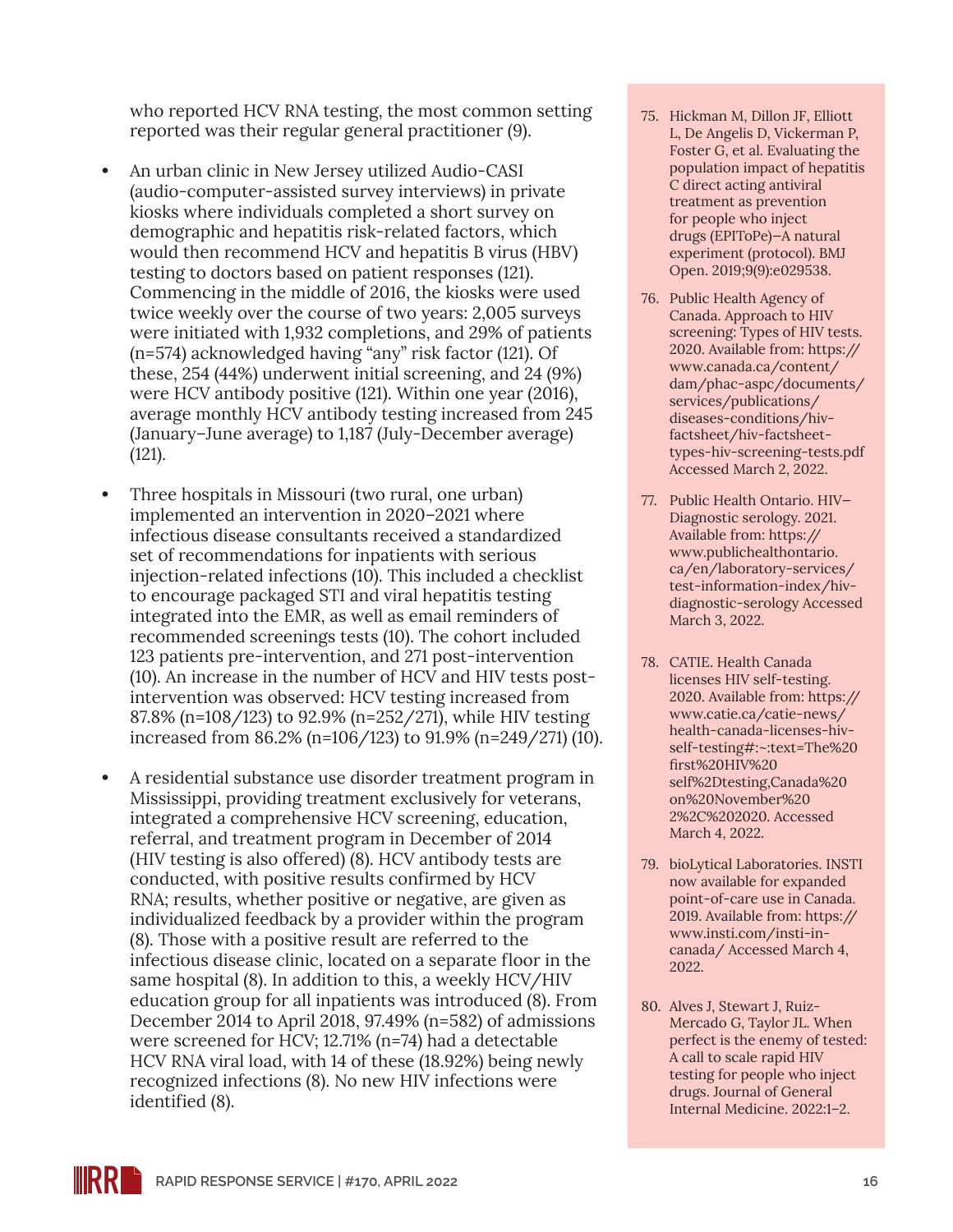### **Pharmacies**

Pharmacy-based interventions to improve uptake of HCV testing among people who use drugs have been examined in a few studies. Such interventions appear to be acceptable. For example, one study in five Appalachian counties found that 75% of participants would be "very likely" to participate in free, pharmacy-based HIV testing, and 80% for HCV testing (16). The following studies describe interventions in pharmacies to increase testing among people who use drugs.

- **•** A community pharmacy in San Francisco rolled out rapid point-of-care HCV testing pilot project in collaboration with the local public health department to determine feasibility, acceptance, and success of community pharmacists to perform screening and linkage to care (17). Between April-June 2016, 83 HCV tests were performed, with one positive result (17). Risk factors for being positive included injection drug use and being part of the Baby Boomer cohort (17). Generally, pharmacists found the intervention feasible, though one barrier to implementation was the time required to review test results alongside the pharmacy's standard workflow (17). A second barrier was the ability to attract non-pharmacy customers into the pharmacy for the testing service (17). Positive feedback was received among patients who engaged in the services, and pharmacists supported promotion of the service in pharmacies (17).
- **•** In New York City, three pharmacies in low-income, minority neighbourhoods adopted an HIV testing intervention with three arms from 2010-2012: the comprehensive arm including HIV testing, chronic disease screening, and a video that normalized testing and destigmatized HIV (n=255); the video arm which included HIV testing and the video (n=193); and the control arm which was HIV testing only (n=240) (122). Participants included injection drug users and under- or un-insured pharmacy customers (122). Compared to the HIV testing-only arm, authors found that those in the comprehensive arm and the video arm were more likely to receive a test in the pharmacy (122).
- **•** A community pharmacy affiliated with a detox and rehabilitation centre in Kentucky launched a medicationassisted therapy (MAT) opioid use disorder (OUD) protocol where those enrolled would be screened for HCV (30). Of 77 patients enrolled in the MAT OUD, 36 consented to HCV screening: 10 (28%) were positive, with six reporting a history of injection drug use (30). As a result of the study, the MAT OUD protocol patient intake forms were updated to ensure that all received hepatitis vaccinations, HCV screening, and HIV screening (30).
- 81. Assoumou SA, Paniagua SM, Linas BP, Wang J, Samet JH, Hall J, et al. Rapid versus laboratory-based testing for HIV and hepatitis C at a drug detoxification treatment center: A randomized trial. Journal of Infectious Diseases. 2020;222(Suppl 5):S376-S83.
- 82. Bert F, Gualano MR, Biancone P, Brescia V, Camussi E, Martorana M, et al. Costeffectiveness of HIV screening in high-income countries: A systematic review. Health Policy. 2018;122(5):533–47.
- 83. Hutchinson AB, Farnham PG, Sansom SL, Yaylali E, Mermin JH. Cost-effectiveness of frequent HIV testing of high-risk populations in the United States. Journal of Acquired Immune Deficiency Syndromes. 2016;71(3):323–30.
- 84. CATIE. How hepatitis C testing works: Diagnostic tests. 2021. Available from: [https://www.](https://www.catie.ca/hepatitis-c-an-in-depth-guide/how-hepatitis-c-testing-works-diagnostic-tests) [catie.ca/hepatitis-c-an-in](https://www.catie.ca/hepatitis-c-an-in-depth-guide/how-hepatitis-c-testing-works-diagnostic-tests)[depth-guide/how-hepatitis](https://www.catie.ca/hepatitis-c-an-in-depth-guide/how-hepatitis-c-testing-works-diagnostic-tests)[c-testing-works-diagnostic](https://www.catie.ca/hepatitis-c-an-in-depth-guide/how-hepatitis-c-testing-works-diagnostic-tests)[tests](https://www.catie.ca/hepatitis-c-an-in-depth-guide/how-hepatitis-c-testing-works-diagnostic-tests) Accessed March 2, 2022.
- 85. Centers for Disease Control and Prevention. Hepatitis C testing: What to expect when getting tested. 2020. Available from: [https://www.](https://www.cdc.gov/hepatitis/hcv/pdfs/hepcgettingtested.pdf) [cdc.gov/hepatitis/hcv/](https://www.cdc.gov/hepatitis/hcv/pdfs/hepcgettingtested.pdf) [pdfs/hepcgettingtested.pdf](https://www.cdc.gov/hepatitis/hcv/pdfs/hepcgettingtested.pdf) Accessed March 28, 2022.
- 86. Elliot S. Simplifying the road to hepatitis C diagnosis: Reflex testing in Canada. 2021. Available from: [https://www.](https://www.catie.ca/prevention-in-focus/simplifying-the-road-to-hepatitis-c-diagnosis-reflex-testing-in-canada) [catie.ca/prevention-in-focus/](https://www.catie.ca/prevention-in-focus/simplifying-the-road-to-hepatitis-c-diagnosis-reflex-testing-in-canada) [simplifying-the-road-to](https://www.catie.ca/prevention-in-focus/simplifying-the-road-to-hepatitis-c-diagnosis-reflex-testing-in-canada)[hepatitis-c-diagnosis-reflex](https://www.catie.ca/prevention-in-focus/simplifying-the-road-to-hepatitis-c-diagnosis-reflex-testing-in-canada)[testing-in-canada](https://www.catie.ca/prevention-in-focus/simplifying-the-road-to-hepatitis-c-diagnosis-reflex-testing-in-canada) Accessed April 13, 2022.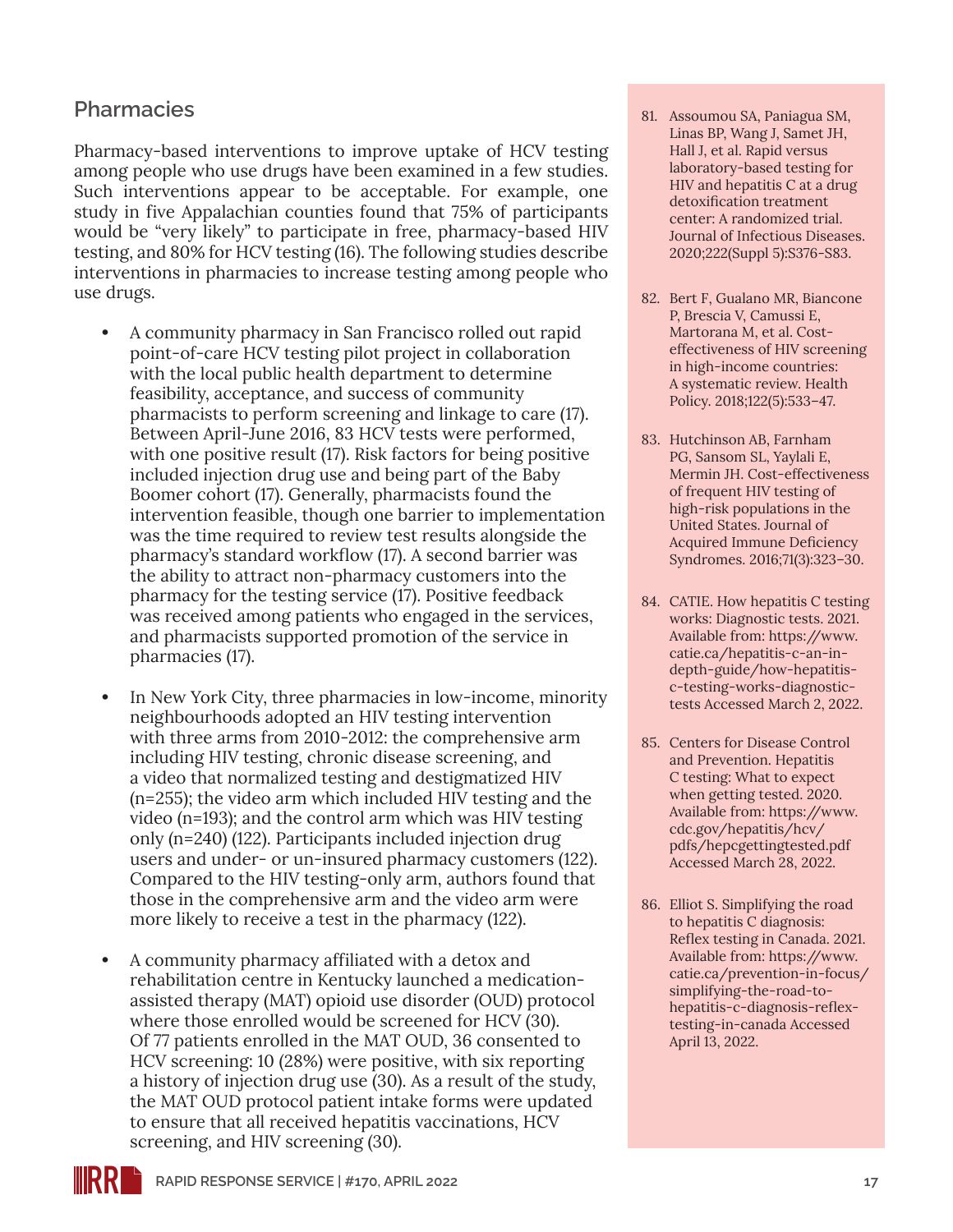### **Community outreach, social networks, peers**

There is some evidence that peers may be useful in recruiting people who use drugs for HIV and/or HCV testing within their networks and the broader community (i.e. street outreach). The following studies describe interventions that incorporated peers into testing recruitment.

- **•** A study in Baltimore examined the feasibility of a socialnetwork based approach whereby people who inject drugs ("primary indexes"), recruited from community-based research organizations and a clinical cohort, were briefly educated on HCV and encouraged to recruit network members for HCV testing and linkage to care (29). Of the 36 primary indexes, 17 individuals recruited 64 network members who then became secondary indexes (29). To be eligible, indexes had to have a history of injection drug use and be HCV antibody positive (rapid tested at time of enrollment); blood samples were collected for HCV RNA testing (29). For each network member that presented for evaluation, indexes were remunerated USD 10 (29). Authors found that successful recruitment of at least one network member was positively associated with a higher number of network members, at least daily injection drug use, and prior HCV treatment (29). Additionally, a later study found that participants were willing to support their network members with HCV-related information and emotional support (123).
- **•** In 2013, a study in Ottawa (PROUD) developed a model for community-based peer-administered point-of-care HIV testing based on street outreach (26). Over seven months, 593 individuals who reported injection drug use or crack cocaine use were enrolled; a quantitative survey and a point-of-care test were offered to those who did not self-report as living with HIV by either a trained peer or medical student researcher (i.e. non-peer) (26). Of the 593 participants, 550 were offered a point-of-care HIV test; 458 (83.3%) consented to testing, including 74 (16.2%) who had never tested for HIV previously (26). Thus, testing uptake was high, and further analysis revealed that uptake did not differ if offered by a peer or non-peer (26). One reactive HIV result was identified (26).
- **•** A randomized controlled trial conducted in Toronto examined if point-of-care HCV antibody testing delivered by peer outreach workers would improve engagement in care for individuals with a history of injection drug use compared to referral to community-based HCV program for testing (27). Recruitment occurred between November 2018 and February 2019 within the peer's social networks, or among strangers/acquaintances in non-health care
- 87. Wang Y, Jie W, Ling J, Yuanshuai H. HCV core antigen plays an important role in the fight against HCV as an alternative to HCV<sup>I</sup> RNA detection. Journal of Clinical Laboratory Analysis. 2021;35(6):e23755.
- 88. Blackburn NA, Patel RC, Zibbell JE. Improving screening methods for hepatitis C among people who inject drugs: Findings from the HepTLC Initiative, 2012–2014. Public Health Reports. 2016;131 Suppl 2:91–7.
- 89. Reynolds GL, Fisher DG, Brocato J, van Otterloo L, Khahlil K, Huckabay L. Stressful point-of-care rapid testing for human immunodeficiency virus, hepatitis C virus, and syphilis. International Journal of STD & AIDS. 2017;28(10):975–84.
- 90. Cunningham EB, Wheeler A, Hajarizadeh B, French CE, Roche R, Marshall AD, et al. Interventions to enhance testing, linkage to care, and treatment initiation for hepatitis C virus infection: A systematic review and meta-analysis. The Lancet Gastroenterology & Hepatology. 2022;7(5):426-445.
- 91. Marshall AD, Grebely J, Dore GJ, Treloar C. Barriers and facilitators to engaging in hepatitis C management and DAA therapy among general practitioners and drug and alcohol specialists—The practitioner experience. Drug & Alcohol Dependence. 2020;206:107705.

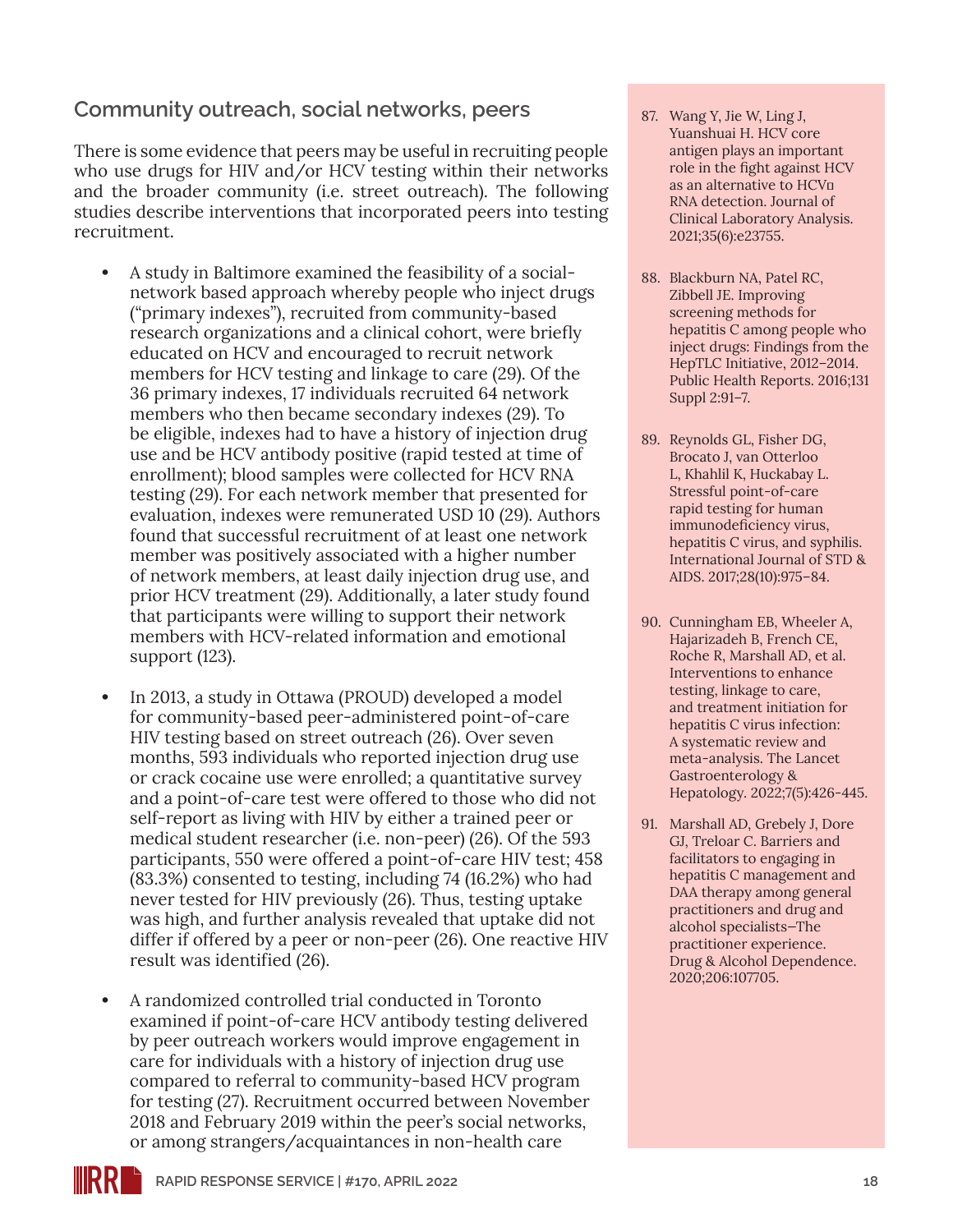settings (e.g. public places, private homes) (27). Of the 380 study participants, 195 received point-of-care testing, HCV antibody results, and post-test counselling, and 185 were referred to testing with the program nurse (27). Prior to the study, 72% of participants were unknown to the peer outreach workers, while 61% percent had no known history of HCV testing (27). Of those who received a point-of-care antibody test, 39% (n=77) had HCV antibodies, with 3% (n=6) having at least one visit with the HCV treatment nurse (27). Of those who were referred to testing with the program nurse, 3% (n=5) had one visit where three tested positive for HCV antibodies (27). Within six months of study enrollment, there was no significant difference between those who presented for follow-up care between the two groups (27). Authors concluded that peers were able to efficiently reach a marginalized group of individuals with low rates of previous HCV testing (27).

**•** A qualitative study in Australia examined the impact of a community-based outreach model to engage people who inject drugs in testing as an entry point to the HCV care cascade (28). The outreach team included five individuals who had a background in harm reduction and one peer (28). To determine acceptability of the model, 25 participants who engaged in testing via the outreach model completed interviews at baseline (28). Narratives suggested that the model allowed the outreach team to build rapport with clients in informal settings prior to being tested to allow for HCV testing and treatment literacy (28). Authors determined this was an effective strategy to target people who inject drugs in HCV testing and education, especially those who were new to injecting (28).

#### **HIV and/or HCV testing as part of larger programs**

The following studies examined outcomes of testing initiatives that had broad implementation at a variety of sites that focused on various aspects of the HIV and/or HCV care cascades. Programs lasted for between two and four years, and focused on one or more steps of the HIV and/or HCV care cascades. Additionally, these programs were broad in scope, focusing on services within entire cities or multiple sites across several jurisdictions.

**•** The Seek and Treat for Optimal Prevention of HIV/AIDS (STOP) Project was a three-year pilot program in Vancouver from 2010 to 2013 with the aim of expanding HIV testing, treatment, and care to reduce HIV transmission (i.e. treatment as prevention) (124). The primary strategy of the STOP Project was to build on the city's existing service infrastructure by expanding the capacity of effective programs, implementing new ways of offering services to clients, and enhancing linkage within the system (124).

- 92. Bajis S, Maher L, Treloar C, Hajarizadeh B, Lamoury FMJ, Mowat Y, et al. Acceptability and preferences of point-ofcare finger-stick whole-blood and venepuncture hepatitis C virus testing among people who inject drugs in Australia. International Journal of Drug Policy. 2018;61:23-30.
- 93. Ledesma F, Buti M, Dominguez-Hernandez R, Casado MA, Esteban R. Is the universal population hepatitis C virus screening a cost-effective strategy? A systematic review of the economic evidence. Revista Espanola de Quimioterapia. 2020;33(4):240-8.
- 94. Cortesi PA, Barca R, Giudicatti G, Mossini S, Ciaccio A, Iannazzo S, et al. Systematic review: Economic evaluations of HCV screening in the direct-acting antivirals era. Alimentary Pharmacology & Therapeutics. 2019;49(9):1126- 33.
- 95. Coward S, Leggett L, Kaplan GG, Clement F. Costeffectiveness of screening for hepatitis C virus: A systematic review of economic evaluations. BMJ Open. 2016;6(9):e011821.
- 96. Tatar M, Keeshin SW, Mailliard M, Wilson FA. Costeffectiveness of universal and targeted hepatitis C virus screening in the United States. JAMA Network Open. 2020;3(9):e2015756.
- 97. Manca F, Robinson E, Dillon JF, Boyd KA. Eradicating hepatitis C: Are novel screening strategies for people who inject drugs cost-effective? International Journal of Drug Policy. 2020;82:102811.

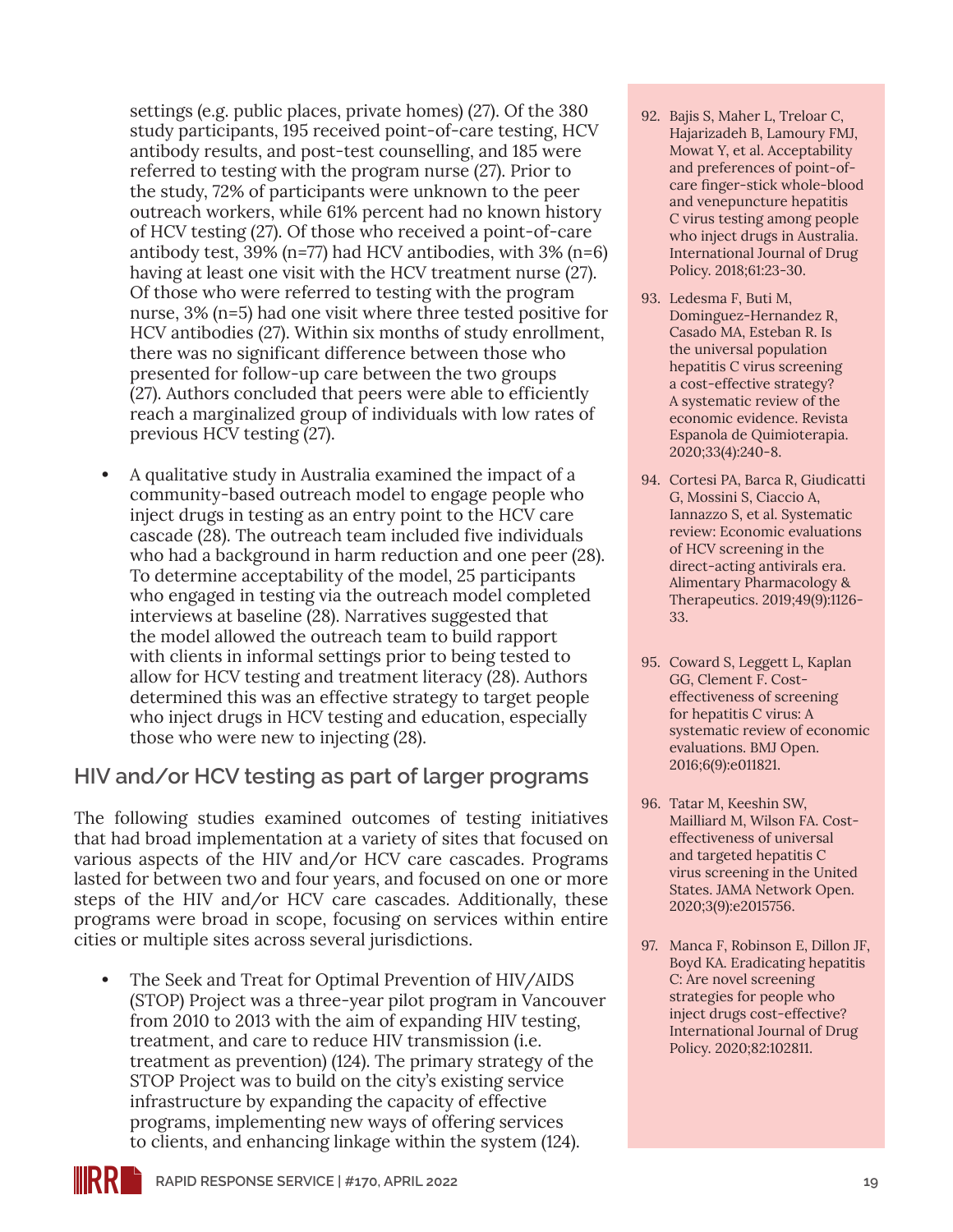To mobilize HIV testing, the HIV testing strategy was refocused from risk-based testing to routine-based testing paired with risk-based: routine-based testing was offered in family and acute care, and risk-based testing in highprevalence populations (124). This community-wide scale up is briefly mentioned in a study published in 2016, which aimed to identify rates, causes, and predictors of mortality among a cohort of people who use illicit drugs living with HIV in Vancouver from 1996-2014; authors found significant declines in HIV-related all-cause mortality, coincident with the campaign (103). A 2020 study found that between 2011- 2016, there was an 11-fold increase in HIV tests following implementation of routine testing; 96.9% of patients agreed to have an HIV test when offered (125). After adjusting for risk factors, authors found that people who inject drugs were significantly more likely to be diagnosed with HIV in the hospital compared to being diagnosed in the community (125).

- **•** The Expanded Testing and Linkage to Care (X-TLC) program was an initiative aimed to expand HIV testing to highprevalence communities (e.g. men who have sex with men, people who inject drugs) between 2011–2013 on the South Side of Chicago, and was a part of Chicago's HIV prevention programming (126). Using standard laboratory testing or rapid laboratory-based testing with point-of-care results notification, the program aimed to expand routinized HIV testing to high-prevalence communities; testing sites included clinics, emergency departments, and inpatient hospitals (126). Testing uptake increased each year, from 11,839 tests in 2011 to 36,241 tests in 2013 without an increase in incremental funding (126). Of the 176 patients diagnosed with HIV, 133 reported risk factors for HIV; of these 133, nine (6.8%) reported injection drug use as a risk factor (126).
- **•** The CDC's Hepatitis Testing and Linkage to Care (HepTLC) initiative prompted screening, posttest counselling, and linkage to care for HBV and HCV in over 30 U.S. cities between 2012–2014 for a total of 84 sites that targeted people who inject drugs who had not been previously tested (88). Sites included syringe service programs, sexually transmitted disease clinics, community organizations, and health departments (88). A total of 15,274 individuals received an HCV antibody test, of which 51% (n=7,789) reported injection drug use in the past 12 months (88). From the total sample, 23% (n=3,495) tested positive for HCV antibodies (88). Of these, 1,630 tested for HCV RNA, and 76% (n=1,244) were HCV RNA positive (88). Interestingly, when examining data for individuals who received reflex testing (i.e. tested for HCV antibodies on the same day as HCV RNA testing), they found that of those who were HCV RNA
- 98. Koo V, Tian F, Wong WWL. Cost-effectiveness analysis of hepatitis C virus (HCV) point-of-care assay for HCV screening. Liver International. 2021;30:30.
- 99. Ward Z, Reynolds R, Campbell L, Martin NK, Harrison G, Irving W, et al. Costeffectiveness of the HepCATT intervention in specialist drug clinics to improve casefinding and engagement with HCV treatment for people who inject drugs in England. Addiction. 2020;115(8):1509–21.
- 100. Bayani A, Ghiasvand H, Rezaei O, Fattah Moghaddam L, Noroozi A, Ahounbar E, et al. Factors associated with HIV testing among people who inject drugs: A meta-analysis. Journal of Addictive Diseases. 2020;38(3):361–74.
- 101. Karimi SE, Bayani A, Higgs P, Bayat AH, Hemmat M, Ahounbar E, et al. Prevalence and high risk behaviours associated with HCV testing among people who inject drugs: A systematic review and meta-analysis. Substance Abuse Treatment, Prevention, & Policy. 2020;15(1):64.
- 102. Bajis S, Dore GJ, Hajarizadeh B, Cunningham EB, Maher L, Grebely J. Interventions to enhance testing, linkage to care and treatment uptake for hepatitis C virus infection among people who inject drugs: A systematic review. International Journal of Drug Policy. 2017;47:34–46.
- 103. Hayashi K, Dong H, Kerr T, Dobrer S, Guillemi S, Barrios R, et al. Declining mortality rates in HIV-infected people who inject drugs during a seek-and-treat initiative in Vancouver, Canada, 1996–2014: A prospective cohort study. The Journal of Infectious Diseases. 2018;217(1):64–8.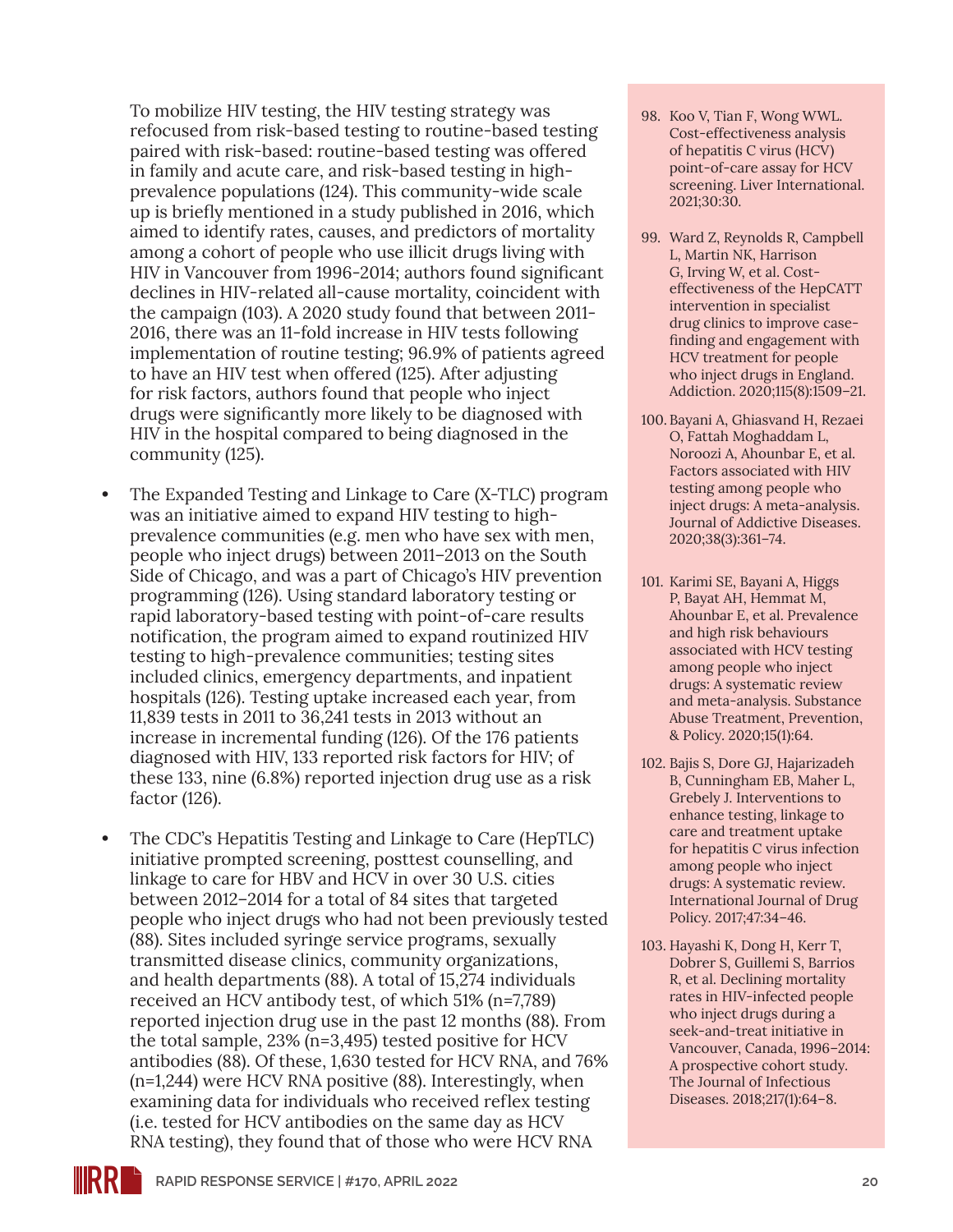positive, 12.1% attended their first medical appointment; among those who did not receive reflex testing, 3.0% attended their first medical appointment (88).

**•** HepCare is a three-year, European Union-funded HCV initiative involving collaboration with four sites in the UK, Ireland, Spain, and Romania (127). The purpose is to improve identification and treatment of HCV, with a focus on vulnerable populations recognizing that peers are able to uniquely connect with underserved populations (127). Two components of HepCare are HepCheck and HepFriend, which involve active case finding and peer support to navigate the testing and treatment pathways (128). Based on data from the UK in 2017–2018, 400 individuals had been screened by the service, of which 43.8% (n=175) had chronic HCV infection (127). A 2019 UK study examining costs found that the intervention was likely to be highly cost-effective (128).

#### **Tablet- or mobile-based interventions**

A few studies have recognized the resource constraints placed on needle exchange programs and other community services in delivering a full package of prevention services to clients. Some studies found that mobile- or tablet-based interventions, delivered alongside other programming, could potentially enhance testing uptake.

- **•** The Mobile Intervention Kit (MIK) is a tablet-based intervention with three separate modules designed to facilitate HIV testing, HCV testing, and overdose prevention/response training in community settings (e.g. syringe exchange programs) (31). The MIK involves a knowledge pretest, a short educational video, and a knowledge post-test for each module (31). In 2016, MIK was piloted at street outreach syringe exchange program in New York to determine feasibility, acceptability, and efficacy (31). Participants found the program to be feasible and highly acceptable; all those who participated in the HCV module (n=10) accepted HCV screening at the end, and ten of the 11 in the HIV module accepted HIV screening (31). Five out of ten agreed to additional naloxone training (31). Posttests demonstrated an increase in HIV testing procedures, asymptomatic HCV infection, and knowledge of overdose prevention (31).
- **•** One study assessed the impact of a computer-based behavioural intervention on HCV testing, safe injection practices, substance use reduction, and overdose prevention at two syringe service programs in Wisconsin (32). From 2014 to 2015, 235 clients were randomly assigned to receive the Hep-Net intervention after completing
- 104. Paquette CE, Pollini RA. Injection drug use, HIV/ HCV, and related services in nonurban areas of the United States: A systematic review. Drug & Alcohol Dependence. 2018;188:239–50.
- 105. Allen ST, Grieb SM, White RH, O'Rourke A, Kilkenny ME, Jones CM, et al. Human immunodeficiency virus testing among people who inject drugs in rural West Virginia. Journal of Infectious Diseases. 2020;222(Suppl 5):S346–S53.
- 106. Mason LMK, Veldhuijzen IK, Duffell E, van Ahee A, Bunge EM, Amato-Gauci AJ, et al. Hepatitis B and C testing strategies in healthcare and community settings in the EU/EEA: A systematic review. Journal of Viral Hepatitis. 2019;26(12):1431–53.
- 107. Lee AB, Karumberia S, Gilmore A, Williams E, Bruner N, Overton ET, et al. Hepatitis C among high-risk Alabamians: Disease burden and screening effectiveness. Journal of Infectious Diseases. 2020;222(Suppl 5):S365–S75.
- 108. Radley A, Robinson E, Aspinall EJ, Angus K, Tan L, Dillon JF. A systematic review and meta-analysis of community and primary-care-based hepatitis C testing and treatment services that employ direct acting antiviral drug treatments. BMC Health Services Research. 2019;19(1):765.
- 109. Oru E, Trickey A, Shirali R, Kanters S, Easterbrook P. Decentralisation, integration, and task-shifting in hepatitis C virus infection testing and treatment: A global systematic review and meta-analysis. The Lancet Global Health. 2021;9(4):e431–e45.

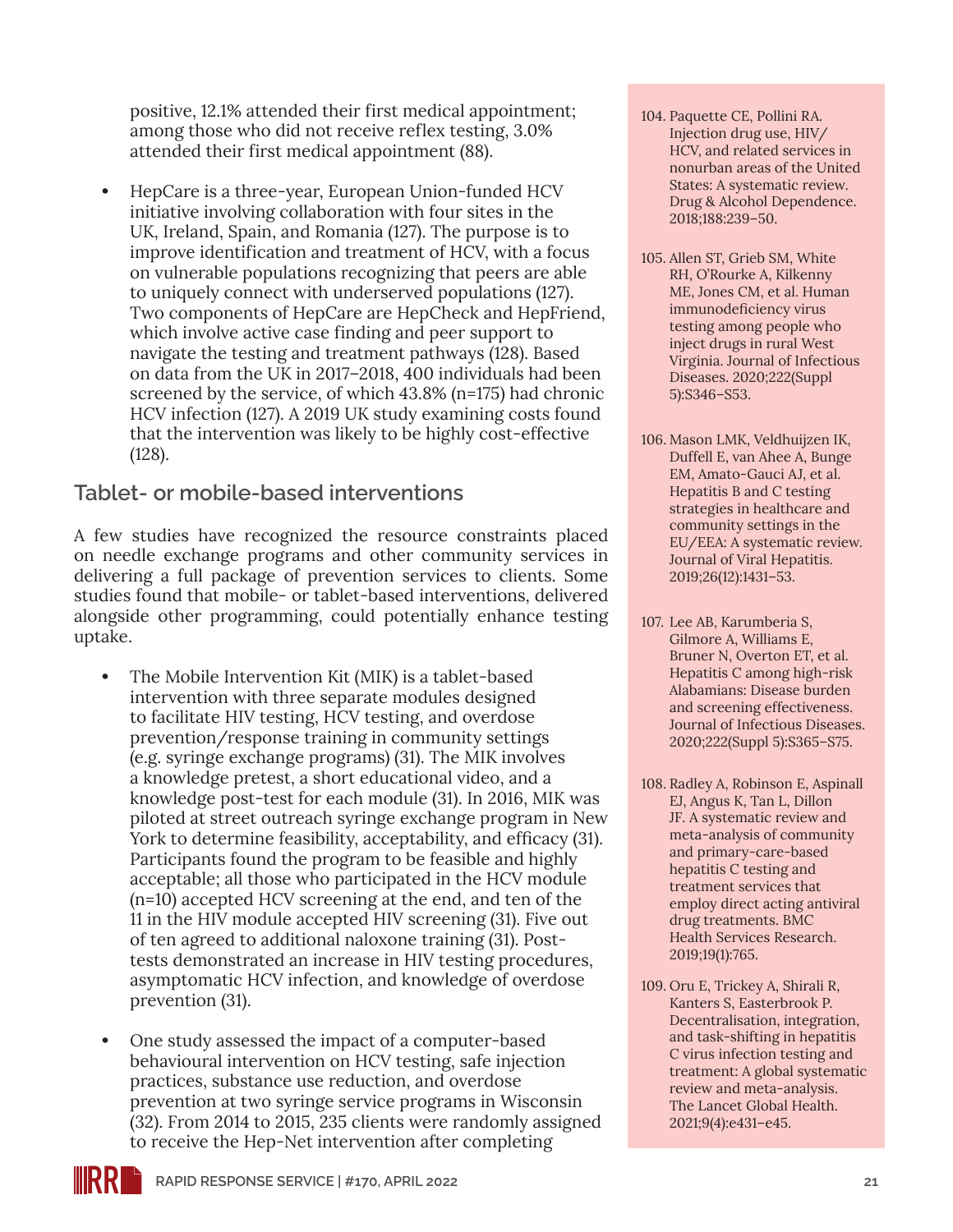a baseline survey (32). Of these, 151 (64.3%) individuals completed a follow-up survey 3-6 months after enrollment (32). Compared to the control group, those who received Hep-Net were more likely to undergo HCV testing, receive Narcan© training, and share injection equipment less frequently (32).

**•** An mHealth intervention integrated HCV-related content into a smartphone app, Addiction-Comprehensive Health Enhancement Support System (A-CHESS), for individuals diagnosed with OUD on MAT with the purpose of improve HCV screening (33). Between 2016–2018, 416 individuals with OUD were enrolled in the study: 207 were randomized to the control arm and 209 to the A-CHESS experimental arm (33). Of the individuals engaged in injection drug use (n=63, intervention arm; n=46, control arm), a trend towards increased uptake of HCV testing was observed in the A-CHESS group (33). Furthermore, those who shared injection drug use equipment in the A-CHESS arm (n=23 in intervention arm; n=9 in control arm) were nearly three times more likely to test compared to the control arm (33).

#### **Take-home kits for self-collection or self-testing**

Some studies described the option of offering specimen selfcollection or self-test kits to people who use drugs as another way to increase screening.

**•** One study in Appalachian Kentucky explored the acceptability and uptake of free at-home HIV test kits among young people who use drugs, aged 18–35 (18). Participants were recruited in 2017–2018 to complete an online survey via web-based referral and targeted outreach at community events (18). The survey included questions on injection drug use, needle-sharing, and sexual risk behaviours; additionally, a description of the HIV selfcollection kit and procedure was provided, and participants were asked if they would be willing to use one of these kits, noting that 40 individuals would be randomly sent a kit (18). Survey completion was incentivized, as was completing at-home self-collection (as per random selection) (18). The number of eligible surveys completed was 151; 63.6% were somewhat or very likely to hypothetically use a selfcollection kit, with 66.9% consenting to self-collection if randomly selected (18). A self-collection kit was received by 37 participants, with 37.8% (n=14) sending in their completed blood spot to the testing company; 64.3% (n=9) of these individuals called in to receive their results (18). Authors concluded that while young rural adults may be willing to take a self-collected sample for HIV testing, there may be other barriers that inhibit completion of the process (18).

- 110. Boucher LM, Bayoumi AM, Mark AE, Cooper C, Martin A, Marshall Z, et al. Hepatitis C testing, status and treatment among marginalized people who use drugs in an inner city setting: An observational cohort study. Substance Use & Misuse. 2019;54(1):18–30.
- 111. Puryear S, Burnett P, Page KR, Muvva R, Chaulk P, Ghanem KG, et al. HIV seroconversion among Baltimore City residents tested at a mobile van programme. Sexually Transmitted Infections. 2018;94(1):37–9.
- 112. Engler K, Rollet K, Lessard D, Thomas R, Lebouche B. Ability of a rapid HIV testing site to attract and test vulnerable populations: A cross-sectional study on Actuel sur Rue. International Journal of STD & AIDS. 2016;27(11):973–7.
- 113. Williams B, Howell J, Doyle J, Thompson AJ, Draper B, Layton C, et al. Point-of-care hepatitis C testing from needle and syringe programs: An Australian feasibility study. International Journal of Drug Policy. 2019;72:91–8.
- 114. Latham NH, Pedrana A, Doyle JS, Howell J, Williams B, Higgs P, et al. Community-based, point-of-care hepatitis C testing: perspectives and preferences of people who inject drugs. Journal of Viral Hepatitis. 2019;26(7):919–22.

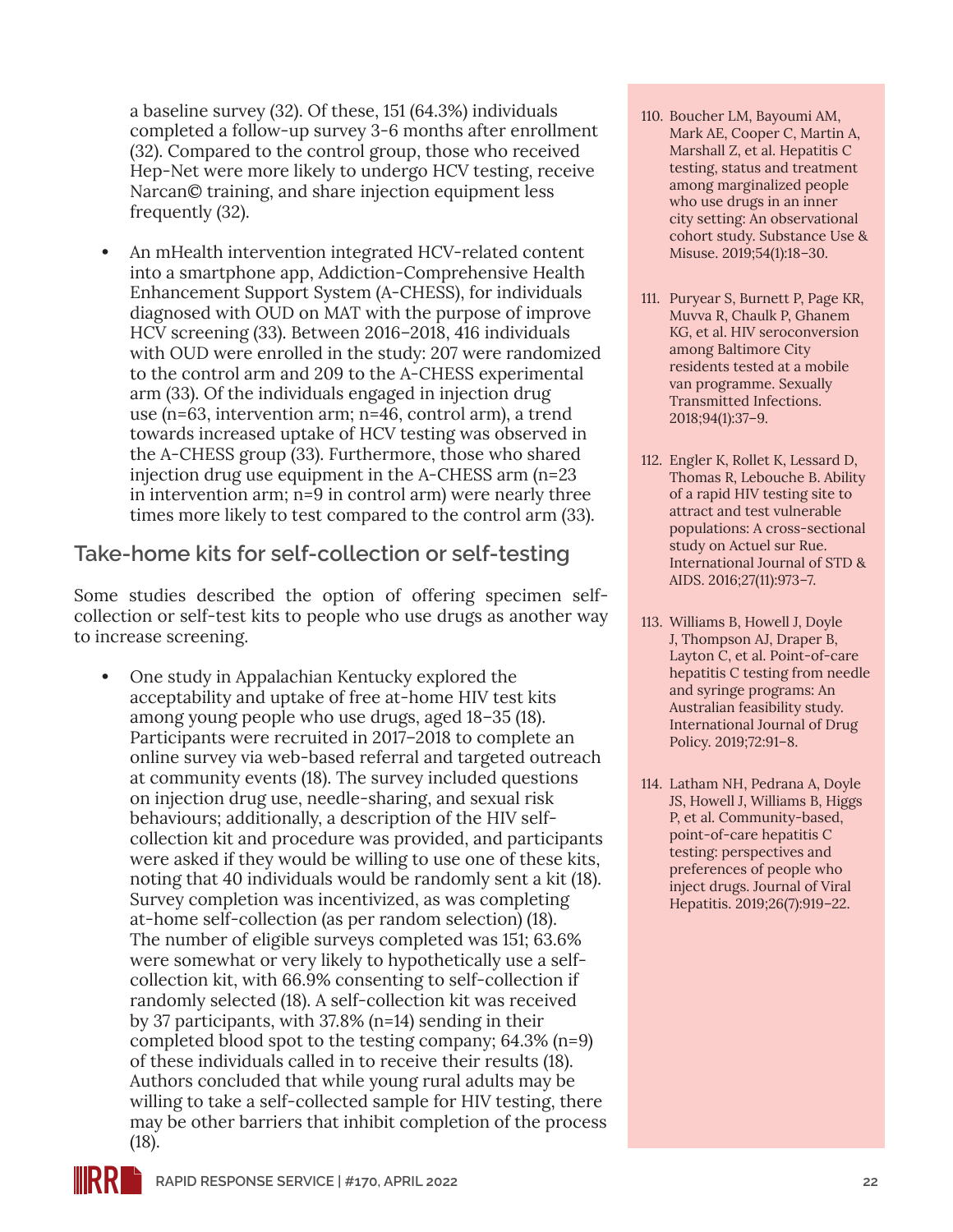- **•** A study from 2021, conducted among people who use drugs in Louisville, Kentucky, engaged 230 individuals from May to June 2021 to evaluate the acceptability of an HIV selftesting program (129). Participants found the HIV self-test kits to be acceptable and easy to use, with approximately 77% reporting that self-testing made it easier to keep track of their HIV status compared to standard testing methods (129).
- **•** A qualitative study from 2018 examined if remote HCV selfsampling and self-testing was acceptable among people who use drugs in the UK (19). Three focus groups were held with individuals who were currently or formerly engaged in drug use (n=22) (19). Some participants valued the autonomy and privacy these options offered, though the immediate results of the self-testing kits was preferred; however, there were concerns over managing a positive result in isolation (19). Furthermore, individuals described the need to ensure remote testing was embedded within a supportive care pathway (19).

#### **Other HIV and/or HCV testing models**

The following studies describe HCV testing interventions in other settings, such as prisons, and testing campaigns.

- **•** One study in Canada examined the population-level impact of prison-based interventions on HCV transmission among people who inject drugs in Montreal using a dynamic HCV transmission model (130). Developed and calibrated to community and prison bio-behavioural surveys, the relative impact of prison-based testing and treatment was estimated from 2018 to 2030, if testing coverage was 90% and treatment coverage was 75% (130). Authors estimated that prison test-and-treat strategies could potentially lead to a large decline in incidence of HCV (48%) over the 12 year period, and prevent 22% of new chronic infections (130).
- **•** An Australian study describes a pilot HCV testing and awareness campaign offering financial incentives designed to engage or re-engage clients in primary healthcare services with high caseloads of people who inject drugs (20). Implemented in July and August of 2019 (to coincide with World Hepatitis Day on July 28), the campaign was an event-based model, comprising of promotional materials and financial incentives for HCV testing; participating services included community organizations, needle and syringe programs, and a general practice with a high caseload of opioid substitution therapy (20). Testing was actively promoted by staff, while a nurse provided on-site support including consultation, counselling, education, and
- 115. Sivakumar A, Madden L, DiDomizio E, Eller A, Villanueva M, Altice FL. Treatment of hepatitis C virus among people who inject drugs at a syringe service program during the COVID-19 response: The potential role of telehealth, medications for opioid use disorder and minimal demands on patients. International Journal of Drug Policy. 2021;101:103570.
- 116. Wojcik EM, Sharon MJ, Davis SM, Lander OM, Burrell CN. Centers for Disease Control and Prevention recommendations for hepatitis C testing: The need to adopt universal screening in an Appalachian emergency department. Academic Emergency Medicine. 2020;27(9):844–52.
- 117. White DA, Anderson ES, Pfeil SK, Graffman SE, Trivedi TK. Differences between emergency nurse perception and patient reported experience with an ED HIV and hepatitis C virus screening program. Journal of Emergency Nursing. 2016;42(2):139–45.
- 118. Schechter-Perkins EM, Miller NS, Hall J, Hartman JJ, Dorfman DH, Andry C, et al. Implementation and preliminary results of an emergency department nontargeted, opt-out hepatitis C virus screening program. Academic Emergency Medicine. 2018;25(11):1216–26.
- 119. Aronson ID, Cleland CM, Rajan S, Marsch LA, Bania TC. Substance use reporting as a predictor of HIV test rates among emergency department patients. AIDS & Behavior. 2020;24(2):475–83.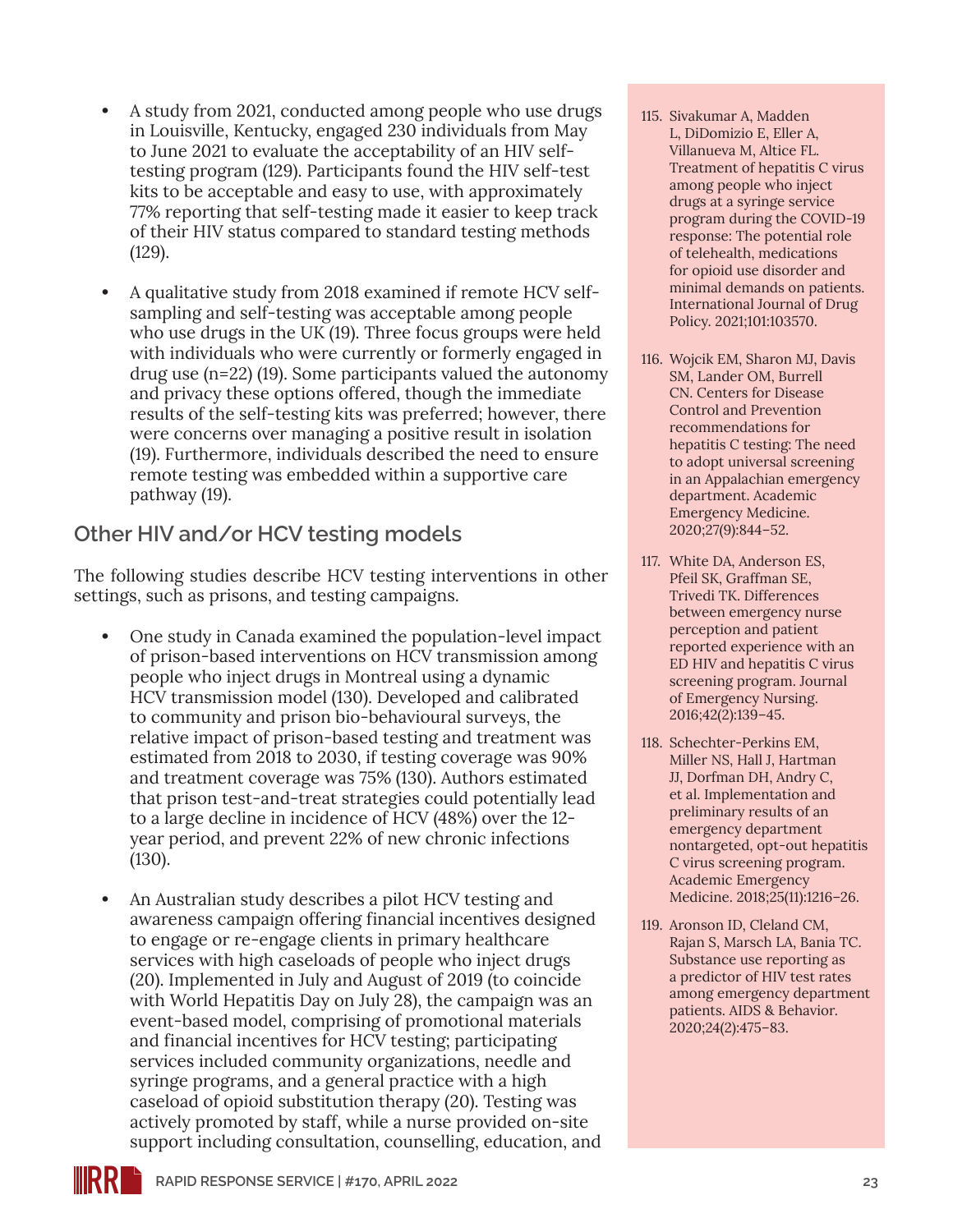blood collection (20). The incentivized structure for testing was determined by the service according to the client population (20). Acceptability and health promotion data was collected through surveys which asked participants general questions about the event (20). Running for 1-3 days at each service for a total of nine campaign testing days, 91 participants not actively engaged in care received an incentivized test; 73% (n=66) had never been treated for HCV (20). Of the 91 participants, 26% (n=24) tested positive for HCV RNA (20). Authors concluded that an event-style campaign with financial incentives was able to effectively engage clients in HCV testing (20).

**•** Another study examined awareness-raising HCV testing campaigns to promote testing by general practitioners in Scotland (131). The Action Plan included a letter from the Chief Medical Officer, an information website for professionals, advertisements in the medical press, and an information pack, plus a professional development course on HCV (131). In 2007 (pre-campaign), 84% of general practitioners responded always/almost always/usually when asked if testing was offered to people who inject drugs; this number increased to 87% in 2013 (131).

### **Factors That May Impact Local Applicability**

Due to the vast amount of literature examining HIV and/or HCV testing among people who use drugs, studies had considerable heterogeneity; outcome measures varied across studies, and not all articles described testing algorithms in detail. Additionally, not all of the services described are available in the different settings; for example, syringe exchange services are illegal in some parts of the U.S. (107), and the availability of self-collection kits and self-testing kits varies by jurisdiction (79). Furthermore, though the majority of studies did take place in urban centres, those that did not were mainly focused in rural Appalachia, an area of the U.S. that is not only remote, but has overarching socioeconomic problems compared to the rest of the U.S. (132). Thus, results from rural Appalachia might not be generalizable to other rural areas.

Finally, our search strategy included studies published since 2016, which meant that some studies included patients treated with interferon-based regimens, while other studies were conducted after DAA regimens for HCV treatment became available.

- 120. Zucker J, Purpura L, Sani F, Huang S, Schluger A, Ruperto K, et al. Individualized provider feedback increased HIV and HCV screening and identification in a New York City emergency department. AIDS Patient Care and STDs. 2022;36(3):106–14.
- 121. de la Torre AN, Castaneda I, Ahmad M, Ekholy N, Tham N, Herrera IB, et al. Audio-computer-assisted survey interview and patient navigation to increase chronic viral hepatitis diagnosis and linkage to care in urban health clinics. Journal of Viral Hepatitis. 2017;24(12):1184–91.
- 122. Crawford ND, Dean T, Rivera AV, Guffey T, Amesty S, Rudolph A, et al. Pharmacy intervention to improve HIV testing uptake using a comprehensive health screening approach. Public Health Reports. 2016;131 Suppl 1:139–46.
- 123. Ward KM, McCormick SD, Sulkowski M, Latkin C, Chander G, Falade-Nwulia O. Perceptions of network based recruitment for hepatitis C testing and treatment among persons who inject drugs: A qualitative exploration. International Journal of Drug Policy. 2021;88:103019.
- 124. CATIE. Shifting the paradigm: The history of the Vancouver STOP HIV/AIDS Project. 2013. Available from: [https://www.](https://www.catie.ca/sites/default/files/stop_EN_2013_10_07.pdf) [catie.ca/sites/default/files/](https://www.catie.ca/sites/default/files/stop_EN_2013_10_07.pdf) [stop\\_EN\\_2013\\_10\\_07.pdf](https://www.catie.ca/sites/default/files/stop_EN_2013_10_07.pdf) Accessed March 21, 2022.
- 125. Gustafson R, Demlow SE, Nathoo A, McKee G, MacDonald LE, Chu T, et al. Routine HIV testing in acute care hospitals: Changing practice to curb a local HIV epidemic in Vancouver, BC. Preventive Medicine. 2020;137:106132.